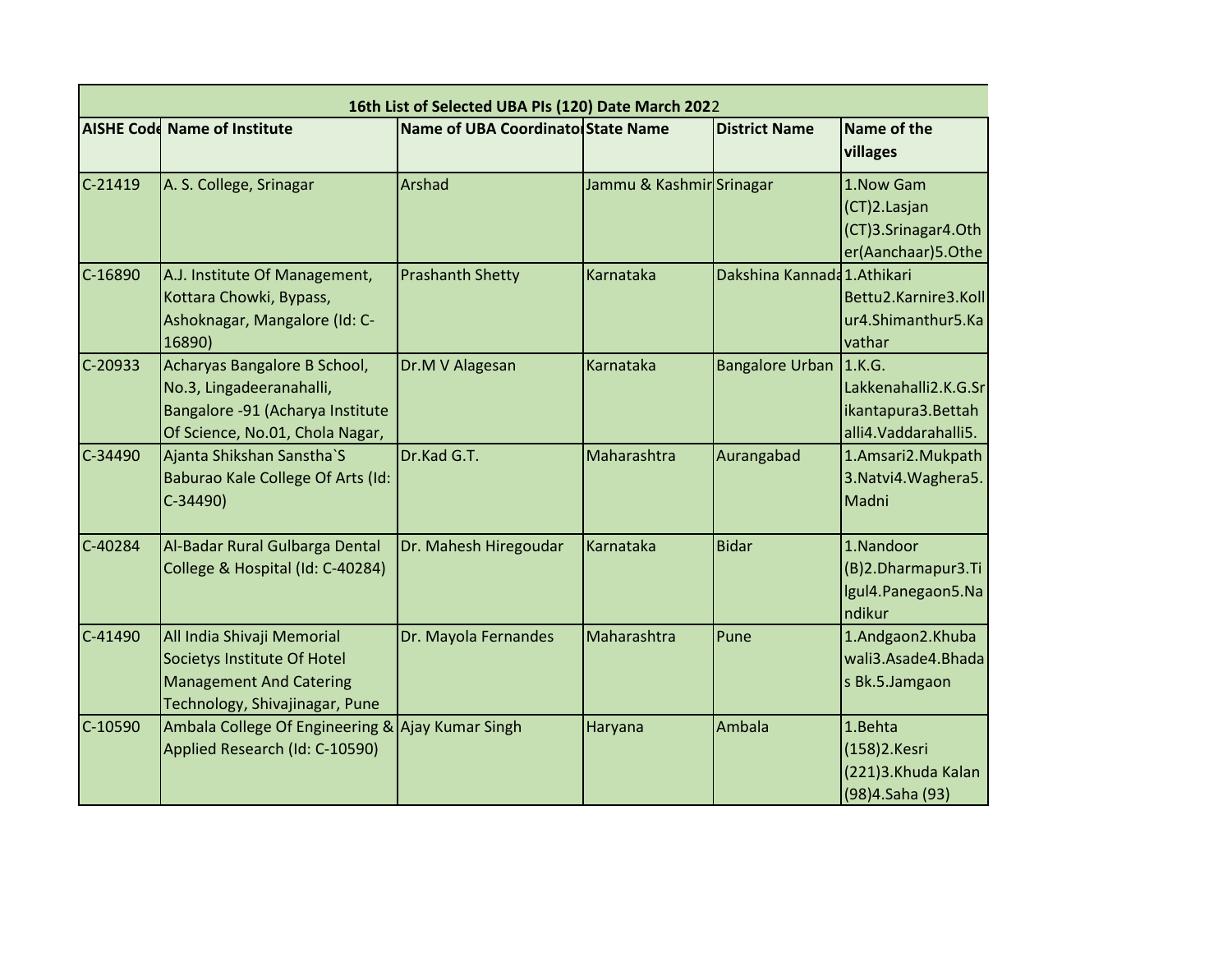| $C-8175$  | Ansar Women'S College,             | Saji Joy                          | Kerala             | <b>Thrissur</b> | 1.Karikkad                          |
|-----------|------------------------------------|-----------------------------------|--------------------|-----------------|-------------------------------------|
|           | Perumpilau (Id: C-8175)            |                                   |                    |                 | (CT)2.Perumpilavu3                  |
|           |                                    |                                   |                    |                 | .Kadavallur                         |
|           |                                    |                                   |                    |                 | (CT)4.Pazhanji                      |
| C-10383   | Apeejay Institute Of               | Dr.Avnip Deora                    | Punjab             | Jalandhar       | 1.Jaitewali                         |
|           | Management, Jalandhar (Id: C-      |                                   |                    |                 | (199)2.Jandu Singha                 |
|           | 10383)                             |                                   |                    |                 | (165)3.Basrampur                    |
|           |                                    |                                   |                    |                 | (391)4.Kapur Pind                   |
|           |                                    |                                   |                    |                 | (198) 5. Talhan (185)               |
| $C-25121$ | Arya College Of Engineering &      | Mr. Pradeep Jha                   | Rajasthan          | Jaipur          | 1.Labana2.Other(La                  |
|           | Research Center, Jaipur (Id: C-    |                                   |                    |                 | kher)3.Other(Harva                  |
|           | 25121)                             |                                   |                    |                 | r)4.Other(Barna)5.O                 |
|           |                                    |                                   |                    |                 | ther(Jalsoo)                        |
| C-43539   | <b>B.A College Of Engineering,</b> | Mr. Kaushik Kumar Pande Jharkhand |                    |                 | Purbi Singhbhum 1.Ghutiya2.Shalbani |
|           | Jamshedpur (Id: C-43539)           |                                   |                    |                 | 3.Dobha                             |
|           |                                    |                                   |                    |                 | Pani4.Naranga5.Kor                  |
|           |                                    |                                   |                    |                 | iya                                 |
| C-28068   | B.S. College Of Education (Id: C-  | Dr Shatrughan                     | Haryana            | Mahendragarh    | 1.Khatoti                           |
|           | 28068)                             |                                   |                    |                 | Khurd(142)2.Gehli(                  |
|           |                                    |                                   |                    |                 | 137)3.Hamidpur(14                   |
|           |                                    |                                   |                    |                 | 1)4.Dochana(151)5.                  |
|           |                                    |                                   |                    |                 | Dohar Khurd(144)                    |
| C-55756   | <b>Bakhtiyarpur College Of</b>     | <b>Shiv Kumar Ray</b>             | <b>Bihar</b>       | Patna           | 1.Bariarpur2.Simri3.                |
|           | Engineering (Id: C-55756)          |                                   |                    |                 | Champapur4.Dedur                    |
|           |                                    |                                   |                    |                 | 5.Ghoswari                          |
| $C-21313$ | <b>Birla Institute Of Applied</b>  | <b>Nitin Chhimwal</b>             | <b>Uttarakhand</b> | <b>Nainital</b> | 1.Bhowali                           |
|           | <b>Sciences (Id: C-21313)</b>      |                                   |                    |                 | Gaon2.Chhoi3.Bail                   |
|           |                                    |                                   |                    |                 | Parao4.Jangalia                     |
|           |                                    |                                   |                    |                 | Gaon Ganja5.Pajina                  |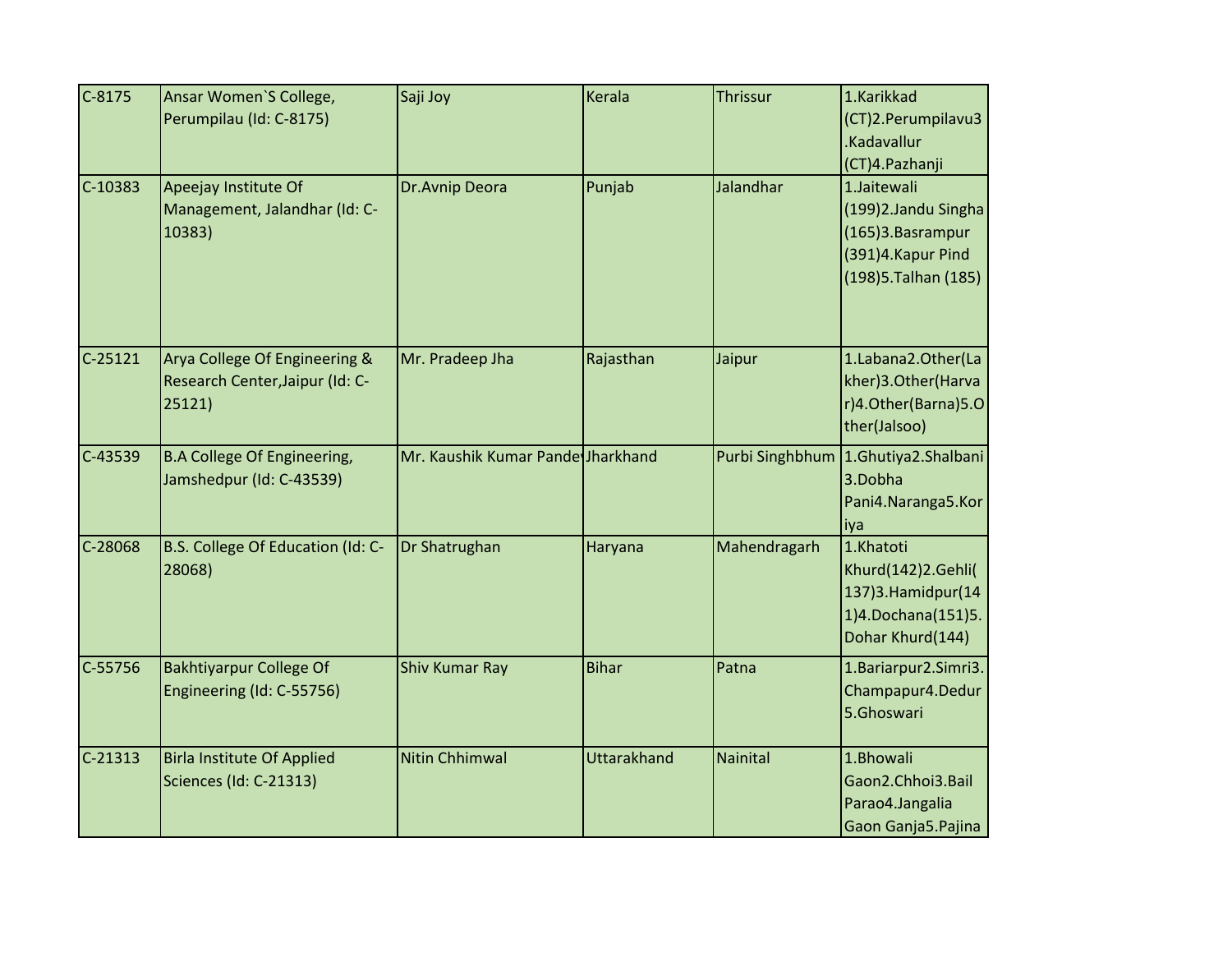| $C-10023$   | Bldeas J S S College Of Edu.,   | Dr. S.B. Kambar                       | <b>Karnataka</b>     | <b>Bijapur</b> | 1.Khatijapur2.Kana    |
|-------------|---------------------------------|---------------------------------------|----------------------|----------------|-----------------------|
|             | Bijapur (Id: C-10023)           |                                       |                      |                | muchanal3.Sarawad     |
|             |                                 |                                       |                      |                | 4.Honaganahalli5.Si   |
|             |                                 |                                       |                      |                | ddapur                |
| S-2759      | C S I Polytechnic College Salem | Samson Raj J                          | <b>Tamil Nadu</b>    | Salem          | 1.Agrahara            |
|             | $(Id: S-2759)$                  |                                       |                      |                | Nattaramangalam2.     |
|             |                                 |                                       |                      |                | Kolathukombai3.M      |
|             |                                 |                                       |                      |                | asinaickenpatty       |
| $C-64841$   | Chhatrapati Shivaji Maharaj     | Mr. Chavan Vaibhav Kisan Maharashtra  |                      | Osmanabad      | 1.Sarola              |
|             | Mahavidhyalaya Osmanabad,       |                                       |                      |                | 2.Shingoli3.Sanja4.K  |
|             | Maharashtra                     |                                       | handala5.Mandva      |                |                       |
| C-11009     | College Of Engineering, Karad   | Prof. Amarsinh Babanrao   Maharashtra |                      | Satara         | 1.Bidal2.Dhamner3.    |
|             | $(Id: C-11009)$                 |                                       |                      |                | Jambhali4.Kondhav     |
|             |                                 |                                       |                      |                | e5.Tembhu             |
| $C-13077$   | D.A.V. College (Id: C-13077)    | Annu Sharma                           | Rajasthan            | Ajmer          | 1.Somalpur2.Kankar    |
|             |                                 |                                       |                      |                | Nadi3.Nadi4.Doom      |
|             |                                 |                                       |                      |                | ara5.Dorai            |
| C-45138     | D.P. Mahavidyalaya, Sahaswan    | Vaibhav Tomar                         | <b>Uttar Pradesh</b> | <b>Budaun</b>  | 1.Khandak2.Shukrul    |
|             | $(Id: C-45138)$                 |                                       |                      |                | lahapur3.Kolhai4.A    |
|             |                                 |                                       |                      |                | nandipur5.Chandan     |
|             |                                 |                                       |                      |                | pur Pukhta            |
| $C - 62070$ | Department Of Pharmacy          | Mr. Jonee Panwar                      | <b>Uttar Pradesh</b> | Meerut         | 1.Bijoli2.Jasora3.Dil |
|             | Meerut Institute Of Technology, |                                       |                      |                | wara4.Batjeora5.Sh    |
|             | <b>Uttar Pradesh</b>            |                                       |                      |                | ekhpuri               |
| $C-8472$    | Dhakuakhana College P.O.        | Dr. Partha Protim Borthak Assam       |                      | Lakhimpur      | 1.No.1                |
|             | Dhakuakhana-787055 (Id: C-      |                                       |                      |                | Kelkeli2.Pithiyal3.N  |
|             | 8472)                           |                                       |                      |                | o.1                   |
|             |                                 |                                       |                      |                | Tulsijan4.Lepong      |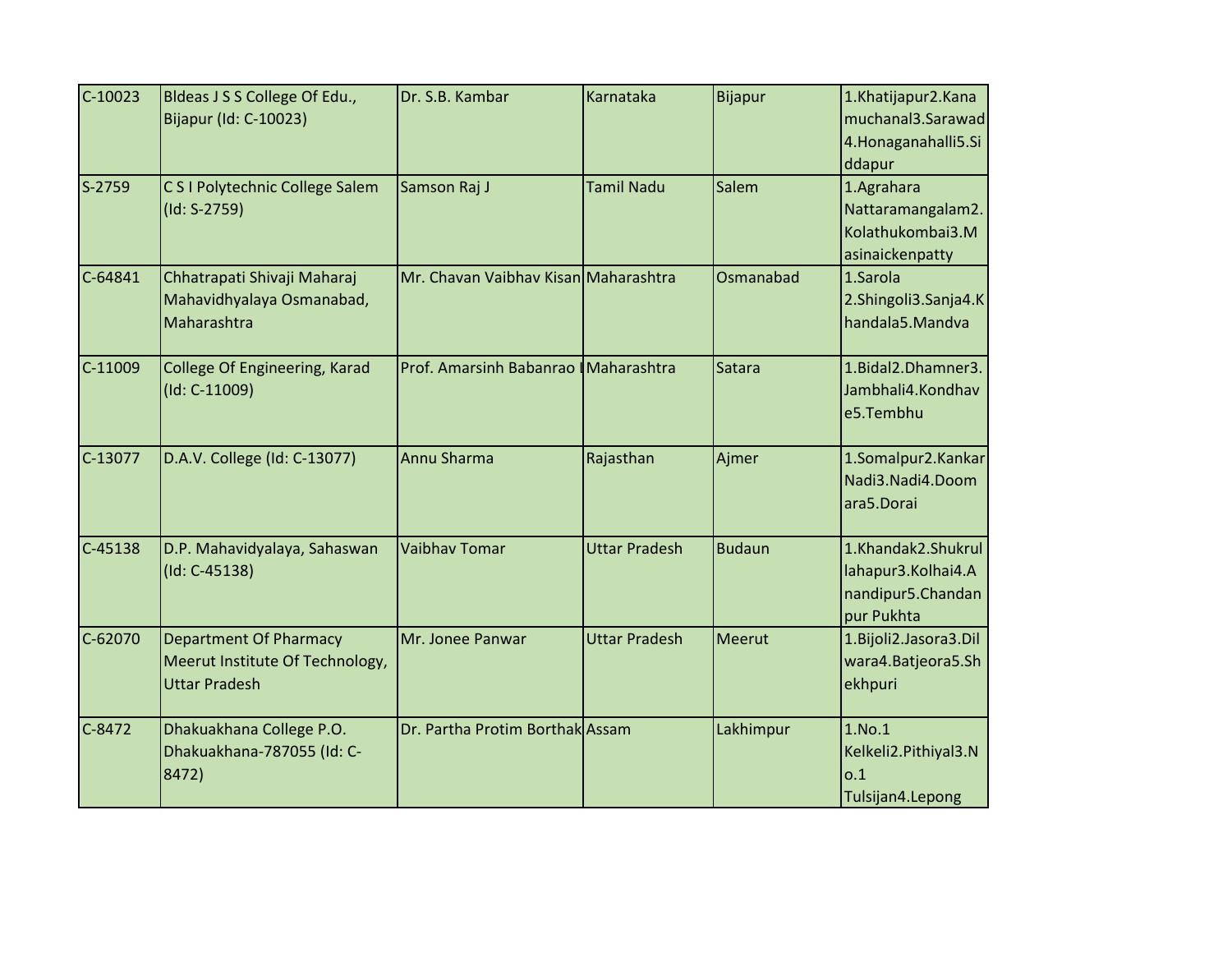| $C-18202$   | Dr. Babasaheb Ambedkar Arts                      | Assist. Prof. Sanjay Patil | Maharashtra               | Chandrapur        | 1. Padamapur                       |
|-------------|--------------------------------------------------|----------------------------|---------------------------|-------------------|------------------------------------|
|             |                                                  |                            |                           |                   |                                    |
|             | Commerce Science College (Id: C-                 |                            |                           |                   | 2. Moharli (Tra from               |
|             | 18202)                                           |                            |                           |                   | Bhadravati)3. Payali               |
|             |                                                  |                            |                           |                   | Bhatali4.Bhatali5.Ki               |
| $C - 60474$ | Dr. Radhakrishnan Government                     | Dr. Abhilash Sood          | Himachal Pradesh Hamirpur |                   | 1.Other(Dhanwana)                  |
|             | Medical College, Hamirpur,                       |                            |                           |                   | 2.Karyali                          |
|             | <b>Himachal Pradesh</b>                          |                            |                           |                   | (46/21)3. Sarakar                  |
|             |                                                  |                            |                           |                   | (46/25)4.Other(Bhr                 |
| $C-6175$    | Dr. Sudhir Chandra Sur Degree                    | Rinku Supakar              | <b>West Bengal</b>        |                   | North Twenty Fou 1.Rameshwarpur2.K |
|             | Engineering College 255 (Id: C-                  |                            |                           |                   | alutala3.Char                      |
|             | 6175)                                            |                            |                           |                   | Rameswarpur4.Cha                   |
|             |                                                  |                            |                           |                   | npatala5.Char                      |
| $C-1379$    | Dr. Timmaiah Institute Of                        | Dr.N.Lakshmipathy          | Karnataka                 | Kolar             | 1.Gattarayagadahall                |
|             | Technology, K G F (Id: C-1379)                   |                            |                           |                   | i2.Pitchahalli3.Ghat               |
|             |                                                  |                            |                           |                   | takamadenahalli4.                  |
|             |                                                  |                            |                           |                   | M.                                 |
| $C-42952$   | Dr.Babasaheb Ambedkar                            | Dr Dinesh S. Dhakade       | Maharashtra               | Amravati          | 1.Kathora                          |
|             | Mahavidyalaya, Amravati. (Id: C-                 |                            |                           |                   | kh2.Rajura3.Nandur                 |
|             | 42952)                                           |                            |                           |                   | a4.Mardi                           |
|             |                                                  |                            |                           |                   | 5. Bhankheda Bk.                   |
| $C-16560$   | Easwari Engineering College (Id:                 | Dr.R.Sivakumar             | <b>Tamil Nadu</b>         | Chennai           | 1.Kovur                            |
|             | $C-16560$                                        |                            |                           |                   | (CT)2. Manapakkam                  |
|             |                                                  |                            |                           |                   | 3. Melnallathur                    |
|             |                                                  |                            |                           |                   | 4. Pennalur 5. Valaya              |
| C-32897     | <b>Fairfield Institute Of</b>                    | Renu                       | <b>Nct Of Delhi</b>       | <b>South West</b> | 1.Jhatikra2.Salah                  |
|             | Management & Technology (Id:                     |                            |                           |                   | Pur3.Badhosra4.Rag                 |
|             | $C-32897$                                        |                            |                           |                   | hu Pur5.Daulat Pur                 |
|             |                                                  |                            |                           |                   |                                    |
| $C-62197$   | Gangotri Msw College Kalaburagi Mr. Ramesh Patil |                            | Karnataka                 | Gulbarga          | 1.Hadgilharuti2.Mel                |
|             |                                                  |                            |                           |                   | kunda                              |
|             |                                                  |                            |                           |                   | (B)3.Melkunda                      |
|             |                                                  |                            |                           |                   | (K)4.Kadni5.Minajgi                |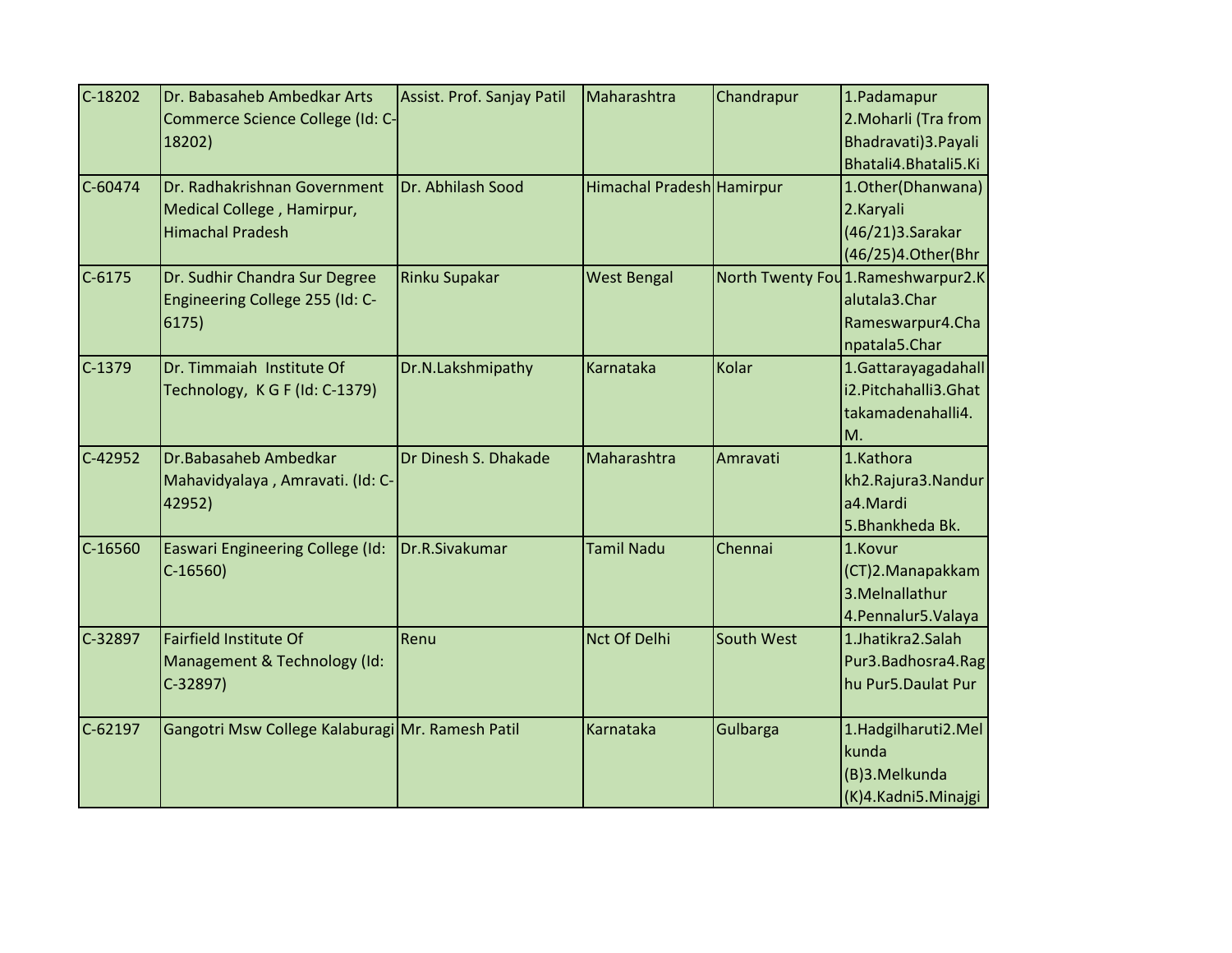| $C-1253$    | Global Academy Of Technology,<br>Bangalore (Id: C-1253)                                                                           | Krishna Prasad R      | Karnataka                     |               | Bangalore Urban 1.Doddahalli2.Kalla<br>halli3.Shivanahalli4.<br>Boodiguppa5.Aralal<br>u     |
|-------------|-----------------------------------------------------------------------------------------------------------------------------------|-----------------------|-------------------------------|---------------|---------------------------------------------------------------------------------------------|
| C-63417     | Global Pharmacy College,<br>Nagaur, Rajasthan                                                                                     | Sunil Bijarniya       | Rajasthan                     | <b>Nagaur</b> | 1. Narayanpura 2. Ma<br>ndawara3.Palara4.P<br>alri5. Tirsingiya                             |
| $C-16303$   | Government College Seppa (Id: C-Nima Dodum<br>16303)                                                                              |                       | Arunachal Pradesh East Kameng |               | 1. Pampoli 2. Watte<br>3. Neping 4. Champin<br>g5.Neking                                    |
| $C - 60267$ | <b>Government Hydro Engineering</b><br>College Bandla, Bilaspur At Rajiv<br>Gandhi Govt. Engineering<br>College Kangra At Nagrota | <b>Nikhil Rathore</b> | Himachal Pradesh Bilaspur     |               | 1.Parnali<br>$(193)$ 2. Bandla<br>$(194)$ 3. Dhamnan<br>(196)4.Badsaur                      |
| S-1796      | Government Polytechnic Karad<br>$(Id: S-1796)$                                                                                    | Dr S T Bidgar         | Maharashtra                   | Satara        | 1.Dicholi2.Pachund<br>3.Mervawadi<br>4.Sayapur5.Rajmac<br>hi                                |
| S-17174     | Government Polytechnic, West<br>Champaran                                                                                         | Mr. Susheel Kumar Das | <b>Bihar</b>                  |               | Pashchim Champa 1. Chanainbandh 2.<br>Mahanagni3.Chaila<br>bhar4.Pakri5.Other(<br>Mirjapur) |
| C-21408     | Govt. College For Women<br>Nawakadal, Srinagar (Id: C-<br>21408)                                                                  | Dr Arif Bashir        | Jammu & Kashmir Srinagar      |               | 1.Other(AncharSour<br>aBeltVillage)2.Other<br>(AncharBuchporaBe<br>ItVillage)3.Other(Na     |
| C-22884     | Govt. College Of Engineering &<br>Technology (Id: C-22884)                                                                        | Dr. Raman Gupta       | Jammu & Kashmir Jammu         |               | 1.Chak<br>Bhalwal2.Seri<br>Panditian3.Ambh4.<br>Kainkh5.Bhalwal                             |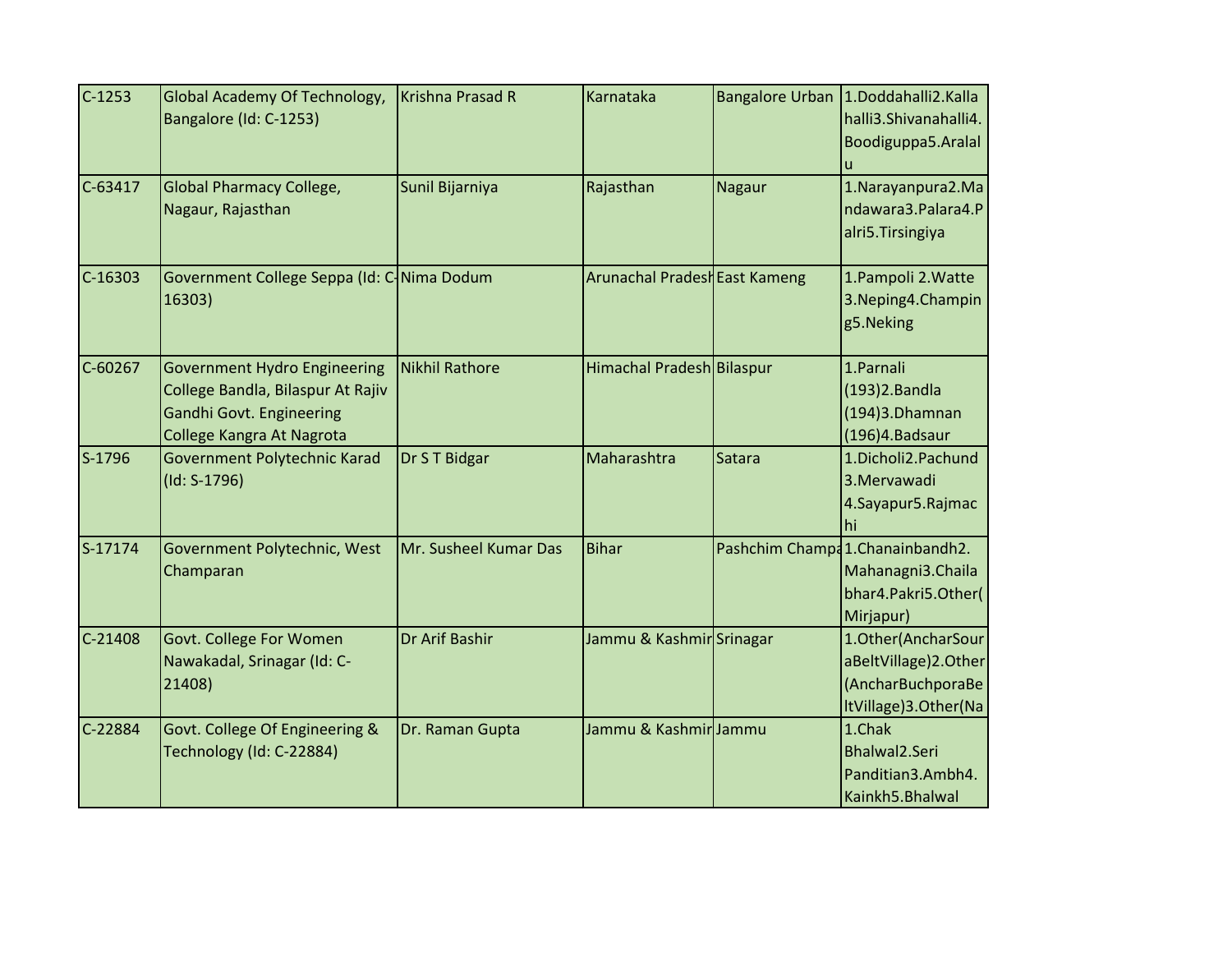| $C-11313$ | Govt. College, Reckong Peo,     | Mr. Dharam Kirti      | Himachal Pradesh Kinnaur |               | 1.Kothi (15/1)2.Rali  |
|-----------|---------------------------------|-----------------------|--------------------------|---------------|-----------------------|
|           | Distt Kinnaur (Id: C-11313)     |                       |                          |               | (33/2)3. Pangi        |
|           |                                 |                       |                          |               | (6/1)4. Yuwaringi     |
|           |                                 |                       |                          |               | (19/1)5.Khwangi       |
| $C-11439$ | Govt. College, Sangrah, Distt   | Dr. Jagdish Chand     | Himachal Pradesh Sirmaur |               | 1.Borli (113) 2.Rerli |
|           | Sirmour (Id: C-11439)           |                       |                          |               | $(114)$ 3. Sangrah    |
|           |                                 |                       |                          |               | (118)4.Ludhiyana      |
|           |                                 |                       |                          |               | (148)5.Mandoli        |
| $C-11430$ | Govt. College, Tissa, Distt     | <b>Bhumesh Kumar</b>  | Himachal Pradesh Chamba  |               | 1.Dob Dikriund        |
|           | Chamba (Id: C-11430)            |                       |                          |               | (413) 2. Madan        |
|           |                                 |                       |                          |               | Shalancha             |
|           |                                 |                       |                          |               | $(414)$ 3. Dhar       |
| $C-25620$ | Govt. Degree College (Siddipet) | Dr. Ch. Madhusudan    | <b>Telangana</b>         | <b>Medak</b>  | 1.Other(Marpadaga     |
|           | $(Id: C-25620)$                 |                       |                          |               | )2.Other(Raghavapu    |
|           |                                 |                       |                          |               | r)3.Other(Irukod)4.   |
|           |                                 |                       |                          |               | Other(Lingareddypa    |
| $C-21438$ | Govt. Degree College Tral,      | Dr. Mukhtar Ahmad Dar | Jammu & Kashmir Pulwama  |               | 1.Gulshan Pora        |
|           | Kashmir (Id: C-21438)           |                       |                          |               | (Khul)2.Amliar3.Ami   |
|           |                                 |                       |                          |               | ra Abad               |
|           |                                 |                       |                          |               | (Khuli)4.Mandora5.    |
| C-22866   | Govt. Degree College, Nowshera  | Inam Ul Haq           | Jammu & Kashmir Rajouri  |               | 1.Hunjana             |
|           | $(Id: C-22866)$                 |                       |                          |               | Thakra2.Hunjana       |
|           |                                 |                       |                          |               | Khanka3.Rajal4.Dab    |
|           |                                 |                       |                          |               | bar5.Nunial           |
| $C-21449$ | Govt. Degree College, Killam    | Dr Shauket Ahmed Pala | Jammu & Kashmir Kulgam   |               | 1.Gund                |
|           | Kulgam, Kmr (Id: C-21449)       |                       |                          |               | Tokipora2.Agru3.Ke    |
|           |                                 |                       |                          |               | lam Bozgam            |
|           |                                 |                       |                          |               | 4.Shahoo              |
| S-17166   | Govt. Polytechnic, Chhapar,     | Pardeep Kumar         | Haryana                  | Charkhi Dadri | 1.Other(Nandgaon)     |
|           | Charkhi Dadri                   |                       |                          |               | 2.Other(Chhapar)3.    |
|           |                                 |                       |                          |               | Other(Birhi)4.Other   |
|           |                                 |                       |                          |               | (Narsinghwas)5.Oth    |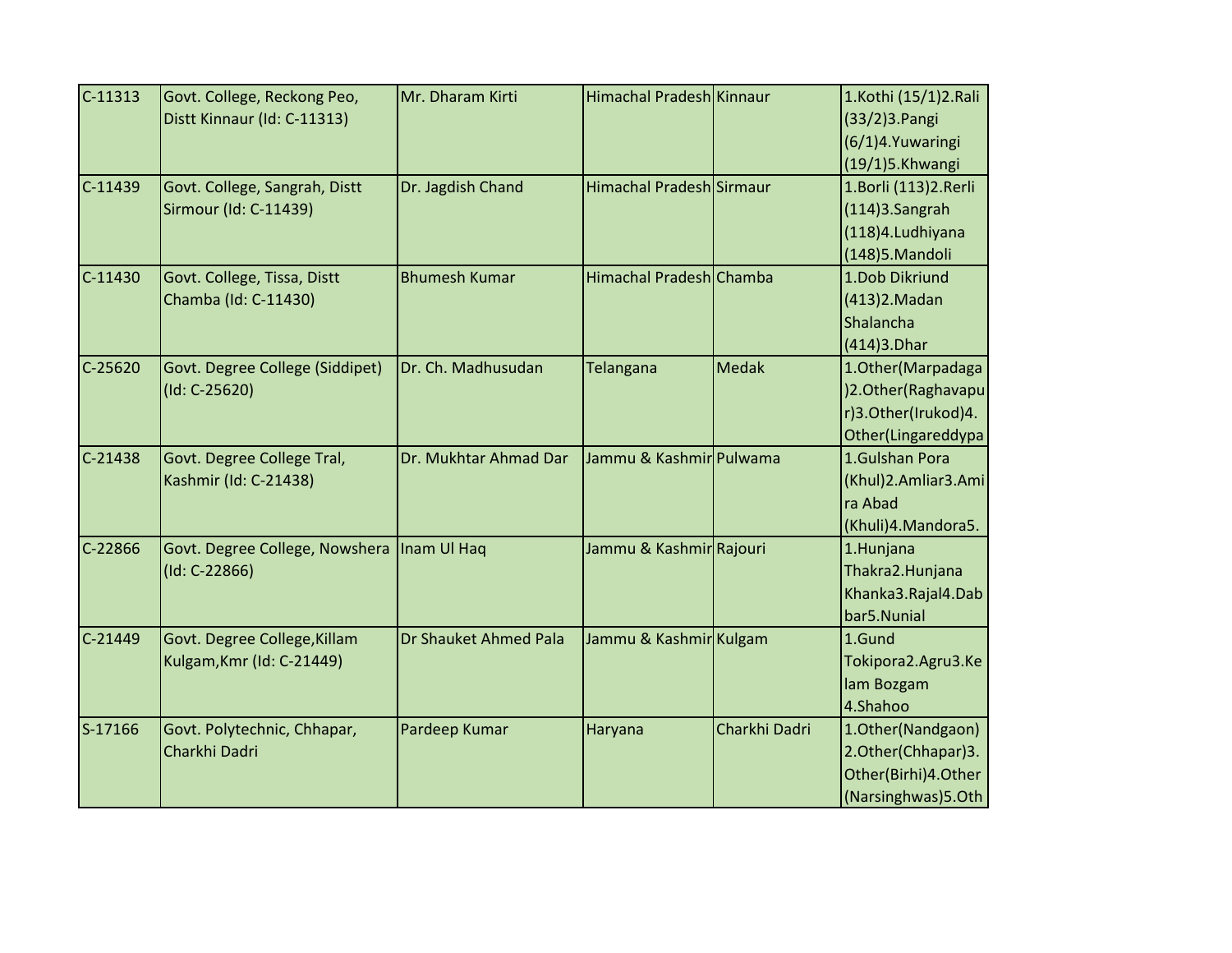| U-1021    | Gurugram University, Gurugram, Dr Gayatri Raina |                                     | Haryana          | Gurgaon          | 1.Bhang                |
|-----------|-------------------------------------------------|-------------------------------------|------------------|------------------|------------------------|
|           | Haryana                                         |                                     |                  |                  | Rola(122)2.Dhorka(     |
|           |                                                 |                                     |                  |                  | 120)3.Kankrola(128     |
|           |                                                 |                                     |                  |                  | )4. Naharpur Kasan     |
| C-18808   | <b>Gurunank Institute Of</b>                    | Prof. Chetna P. Shelke              | Maharashtra      | <b>Nagpur</b>    | 1.Tonda                |
|           | <b>Engineering And Management,</b>              |                                     |                  |                  | khairi2.Zunki3.Sawli   |
|           | Dahegaon (Id: C-18808)                          |                                     |                  |                  | 4.Bhandagi5.Sindi      |
| $C-18601$ | <b>Gurunank Institute Of</b>                    | Prof. Milind R. Rode                | Maharashtra      | <b>Nagpur</b>    | 1.Adasa2.Kohali3.D     |
|           | <b>Engineering And Technology,</b>              |                                     |                  |                  | hapewada               |
|           | Dahegaon (Id: C-18601)                          |                                     |                  |                  | Kh.4.Sahuli5.Mohpa     |
| C-48318   | Gyan Roshni Lok Kalyan Sanstha,                 | Dr Akhilesh Katakwar                | Chhattisgarh     | Janjgir - Champa | 1.Khokhra2.Dharas      |
|           | Khokhara (Id: C-48318)                          |                                     |                  |                  | hiv3. Putpura 4. Bhad  |
|           |                                                 |                                     |                  |                  | esar5.Mehanda          |
| C-22304   | <b>Gyandip Education College,</b>               | Dr Akhilesh Katakwar                | Chhattisgarh     | Janjgir - Champa | 1.Janjgir2.Khokhsa3    |
|           | Janjgir (Id: C-22304)                           |                                     |                  |                  | Seoni4.Kanhai          |
|           |                                                 |                                     |                  |                  | Band5.Khaira           |
| $C-1395$  | <b>HKBK College Of ENG Univer</b>               | Dr. Tabassum Ara                    | <b>Karnataka</b> | <b>Bangalore</b> | 1.Byrapura2.Surade     |
|           | Fees Ac (Id: C-1395)                            |                                     |                  |                  | npura3.Adiganahalli    |
|           |                                                 |                                     |                  |                  | 4. Ballur 5. Arakere   |
| C-37046   | Hindusthan Institute Of                         | Dr.K.P.Dhanabalakrishnan Tamil Nadu |                  | Coimbatore       | 1.Sulakkal2.Solava     |
|           | Technology (Id: C-37046)                        |                                     |                  |                  | mpalayam3.Sholan       |
|           |                                                 |                                     |                  |                  | ur4. Mullipadi 5. Pora |
|           |                                                 |                                     |                  |                  | vipalayam              |
| $C-9698$  | Holy Cross Women'S College,                     | <b>Sr. Veronica Choranth</b>        | Chhattisgarh     | Surguja          | 1.Khukhri2.Kanti       |
|           | Ambikapu (Id: C-9698)                           |                                     |                  |                  | Prakashpur3. Vishun    |
|           |                                                 |                                     |                  |                  | pur4.Thakurpur5.Se     |
|           |                                                 |                                     |                  |                  | mara                   |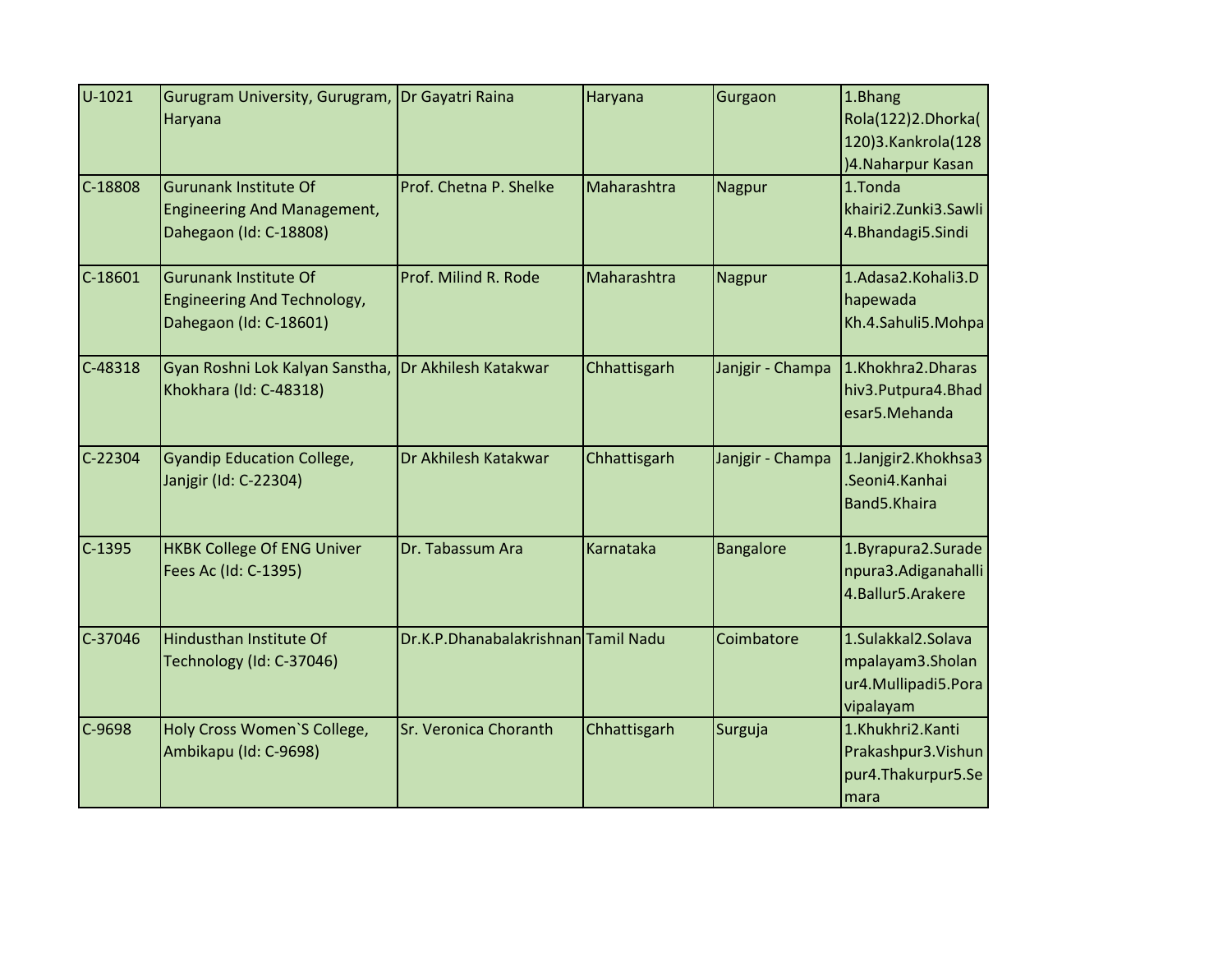| $C-57939$ | Institute Of Engineering And        | Dr Sandeep Kumar Shukla Uttar Pradesh |                   | Sitapur                       | 1.Kanwa             |
|-----------|-------------------------------------|---------------------------------------|-------------------|-------------------------------|---------------------|
|           | Technology (Id: C-57939)            |                                       |                   |                               | Khera2.Rasyora3.G   |
|           |                                     |                                       |                   |                               | angapur4.Madhwap    |
|           |                                     |                                       |                   |                               | ur5.Raipur          |
| S-16687   | Institute Of Pharmacy, Loni Kd      | Miss Patil Samrudhi.S                 | Maharashtra       | Ahmadnagar                    | 1.Rajuri2.Mamdapu   |
|           | $(Id: S-16687)$                     |                                       |                   |                               | r3.Galnimb4.Fatyab  |
|           |                                     |                                       | ad5.Astagaon      |                               |                     |
| S-995     | Principal Rajiv Gandhi              | Manender Kumar                        | Haryana           | Jind                          | 1.Jheel             |
|           | Government Polytechnic              |                                       |                   |                               | (95)2.Dumarkha      |
|           | Narwana (Id: S-995)                 |                                       |                   |                               | Khurd (120)3. Frain |
|           |                                     |                                       |                   |                               | Kalan (78)4.Frain   |
| C-20956   | Isbr College, #62B, Opp.            | Dr Lakshmi K S                        | Karnataka         | Bangalore Urban 1.Kumbalagodu |                     |
|           | Electronic City Police Station, 1St |                                       |                   |                               | Gollahalli2.Ali     |
|           | Phase, Electronic City, Hosur       |                                       |                   |                               | Bommasandra3.An     |
|           | Road, Bangalore -560 100. (Id: C-   |                                       |                   |                               | dapura4.Vittasandr  |
| $C-63353$ | J N N Arts And Science Womens       | Ms.U.Dhanalakshmi                     | <b>Tamil Nadu</b> | Thiruvallur                   | 1.Alinjivakkam2.An  |
|           | College, Thiruvallur, Tamil Nadu    |                                       |                   |                               | nadanakkakavakka    |
|           |                                     |                                       |                   |                               | m3.Bandikavanoor4   |
|           |                                     |                                       |                   |                               | .Chinnaobulapuram   |
| $U-0223$  | Jain University, Bangalore (Id: U-  | Dr. Yavana Rani Dr. Praveer Karnataka |                   | <b>Bangalore Urban</b>        | 1.Kudli2.Kumsi3.Ma  |
|           | 0223)                               |                                       |                   |                               | thuru4.Veerapura5.  |
|           |                                     |                                       |                   |                               | <b>Belagalu</b>     |
| C-42817   | Principal Janta Kala Vanijya        | Dr. Tukaram Prabhakar M Maharashtra   |                   | <b>Buldana</b>                | 1.Malkapur          |
|           | Mahavidyalaya Malkapur (Id: C-      |                                       |                   |                               | (Rural)2.Zodga3.An  |
|           | 42817)                              |                                       |                   |                               | urabad4. Waghud5.   |
|           |                                     |                                       |                   |                               | Nimbari             |
| $C-27557$ | Jangaon Institute Of                | Dr. Ravikrishna Velupula              | Telangana         | Jangaon                       | 1.Other(YESHWANT    |
|           | Pharmaceutical Sciences,            |                                       |                   |                               | HAPUR)2.Other(NID   |
|           | Jangaon, Warangal (Id: C-27557)     |                                       |                   |                               | IGONDA)3.Other(PA   |
|           |                                     |                                       |                   |                               | THESHAPUR)4.Othe    |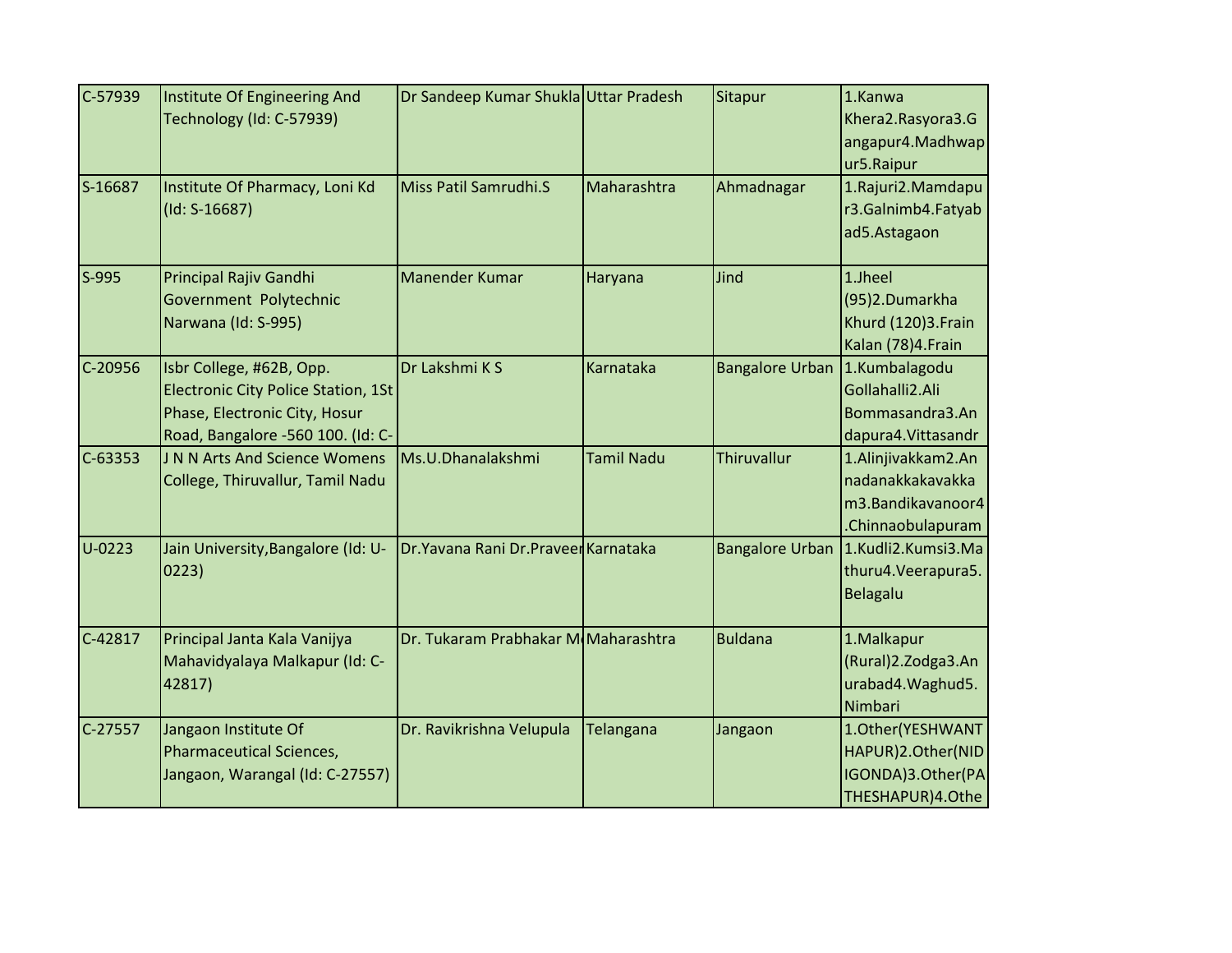| U-0017    | Jawaharlal Nehru Technological                        | Sunitha Reddy                       | Telangana            | Ranga Reddy            | 1.Aziznagar2.Other(     |
|-----------|-------------------------------------------------------|-------------------------------------|----------------------|------------------------|-------------------------|
|           | University, Hyderabad (Id: U-                         |                                     |                      |                        | Peddamangalaram)        |
|           | $ 0017\rangle$                                        |                                     |                      |                        | 3.Other(Chilkur)4.O     |
|           |                                                       |                                     |                      |                        | ther(Amdapur)5.Ot       |
| C-55072   | Jntua College Of Engineering,                         | Dr. K. Aparna                       | Andhra Pradesh       | Chittoor               | 1.Other(Naravaripal     |
|           | Kalikiri (Id: C-55072)                                |                                     |                      |                        | li)2.Other(Tellagutt    |
|           |                                                       |                                     |                      |                        | apalli)3.Other(Nagir    |
|           |                                                       |                                     |                      |                        | ipalli)4.Other(Thella   |
| $C-27400$ | Kakatiya Institute Of Technology                      | Dr. V. Chandra Shekhar Ra Telangana |                      | <b>Warangal Urban</b>  | 1.Other(Pembarthy       |
|           | & Science, Yerragattu Hillocks,                       |                                     |                      |                        | )2.Other(Nagaram)       |
|           | Bheemaram, Hasanparthy,                               |                                     |                      |                        | 3.Other(seethanaga      |
|           | <b>Warangal (Id: C-27400)</b>                         |                                     |                      |                        | ram)4.Other(Gunip       |
| C-56063   | Katihar Engineering College (Id:                      | Pradeep Kumar Sharma & Bihar        |                      | <b>Katihar</b>         | 1.Other(Santhalitol     |
|           | $C-56063)$                                            |                                     |                      |                        | a)2.Other(hajipur)3.    |
|           |                                                       |                                     |                      |                        | Nakipur4.Semaria5.      |
|           |                                                       |                                     |                      |                        | Other(Sirsa)            |
| C-46774   | Kipm College Of Engineering And Alok Kumar Srivastava |                                     | <b>Uttar Pradesh</b> | Gorakhpur              | 1.Deipar2.Jaitpur3.     |
|           | Technology, Gorakhpur (Id: C-                         |                                     |                      |                        | Nagawa4.Kakana5.        |
|           | 46774)                                                |                                     |                      |                        | Nandapar                |
| C-46775   | Kipm College Of Management,                           | Dr. Jaibeer Pratap Singh            | <b>Uttar Pradesh</b> | Gorakhpur              | 1.Kusmhi2.Amtaura       |
|           | Gorakhpur (Id: C-46775)                               |                                     |                      |                        | 3.Bargo4.Barwar         |
|           |                                                       |                                     |                      |                        | Bujurg5.Barwar          |
|           |                                                       |                                     |                      |                        | Khurd                   |
| C-61200   | Krupanidhi Group Of Institutions                      | Mr. B E Nagaraju                    | Karnataka            | <b>Bangalore Urban</b> | 1.Beeranahalli2.Har     |
|           |                                                       |                                     |                      |                        | ogere3.Kadarehalli4     |
|           |                                                       |                                     |                      |                        | .Rangapura5.Yalpen      |
|           |                                                       |                                     |                      |                        | ahalli                  |
| $C-8479$  | Lakhimpur Girls College                               | <b>Babyson Terang</b>               | Assam                | Lakhimpur              | 1. Bagalijan 2. Hatilun |
|           | P.O.Lakhimpur- 787001 (Id: C-                         |                                     |                      |                        | g3. Nalkata4. Gossaic   |
|           | 8479)                                                 |                                     |                      |                        | hapari5.Other(Fesu      |
|           |                                                       |                                     |                      |                        | chapori)                |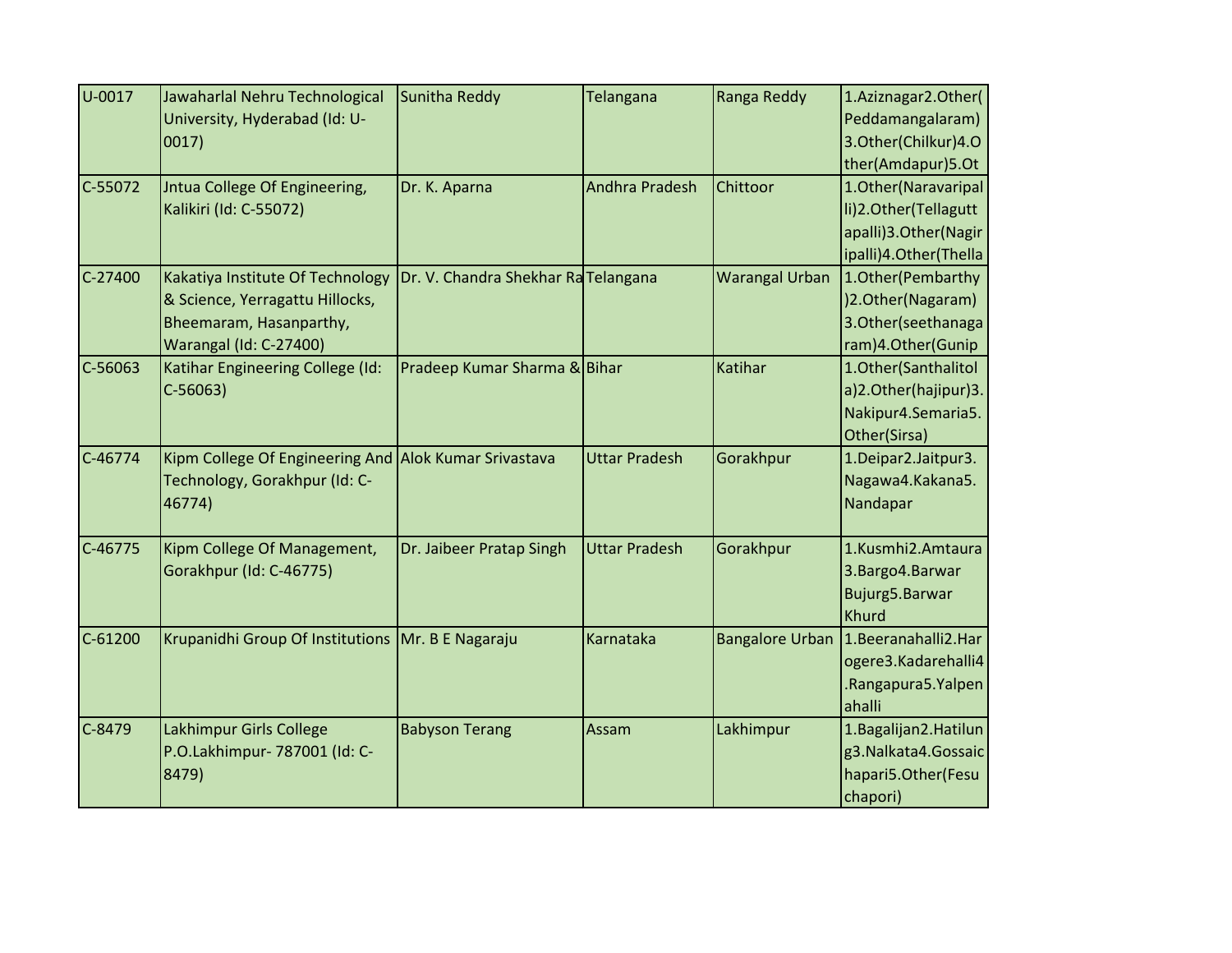| $C-43011$ | Late Narayanrao Amritrao                                  | Dr. Ashok N. Bhorjar    | Maharashtra         | Amravati        | 1.Shirajgaon2.Beskh                |
|-----------|-----------------------------------------------------------|-------------------------|---------------------|-----------------|------------------------------------|
|           | Deshmukh Arts, Commerce<br>College, Chandur Bazar (Id: C- |                         |                     |                 | eda3.Jalnapur4.Gan<br>oja5.Ashtoli |
|           | 43011)                                                    |                         |                     |                 |                                    |
| U-0813    | Lnct University (Id: U-0813)                              | Piyush Nema             | Madhya Pradesh      | <b>Bhopal</b>   | 1.Gol2.Kalapani3.Th                |
|           |                                                           |                         |                     |                 | ua                                 |
|           |                                                           |                         |                     |                 | Kheda4.Amrabad                     |
|           |                                                           |                         |                     |                 | Kalan5.Suraiya                     |
| $C-52918$ | Loyola College Of Arts And                                | Dr. P. Ashok            | <b>Tamil Nadu</b>   | <b>Namakkal</b> | 1.Rajapalayam2.Ot                  |
|           | Science (Co-Ed) (Id: C-52918)                             |                         |                     |                 | her(Urambu)3.Othe                  |
|           |                                                           |                         |                     |                 | r(Antikutta)4.Ayilpa               |
|           |                                                           |                         |                     |                 | tti5.Navalpatti                    |
| $C-58581$ | Luv Kush Adarsh T.T.                                      | Hukma Ram               | Rajasthan           | <b>Barmer</b>   | 1.Aalpura2.Ratanpu                 |
|           | Mahavidhyalaya Gudamalani                                 |                         |                     |                 | ra3.Dabad4.Barasan                 |
|           | $(Id: C-58581)$                                           |                         |                     |                 | 5.Gudhamalani                      |
| $C-6412$  | Maharaja Agrasen College (Id: C- Mr Amit Kumar            |                         | <b>Nct Of Delhi</b> | East            | 1.Afzalpur2.Tila                   |
|           | 6412)                                                     |                         |                     |                 | Shahbazpur3.Nistau                 |
|           |                                                           |                         |                     |                 | li4.Sharifabad                     |
|           |                                                           |                         |                     |                 | Rajapur5.Sharfuddi                 |
| C-30582   | Mamata Medical College,                                   | Dr.K.Nitheshkuar        | <b>Telangana</b>    | Khammam         | 1.Other(Raghunada                  |
|           | Khammam (Id: C-30582)                                     |                         |                     |                 | palem)2.Other(koya                 |
|           |                                                           |                         |                     |                 | chiluka)3.Other(Chi                |
|           |                                                           |                         |                     |                 | ntagurthy)4.Other(                 |
| $C-36572$ | Mangayarkarasi Arts & Science                             | Dr C Jestina Jayakumari | <b>Tamil Nadu</b>   | Madurai         | 1.Semminipatti2.Ot                 |
|           | College For Women (Id: C-                                 |                         |                     |                 | her(Kachakatti)3.Ot                |
|           | 36572)                                                    |                         |                     |                 | her(Ramayanpatti)4                 |
|           |                                                           |                         |                     |                 | .Other(Kutladampat                 |
| $C-6897$  | Maniben M.P.Shah Mahila Arts                              | Prof. H.H. Parmar       | Gujarat             | Mahesana        | 1.Visalpur2.Adudra                 |
|           | College, Kadi (Id: C-6897)                                |                         |                     |                 | 3.Kolad4.Pirojpur5.                |
|           |                                                           |                         |                     |                 | <b>Balasar</b>                     |
|           |                                                           |                         |                     |                 |                                    |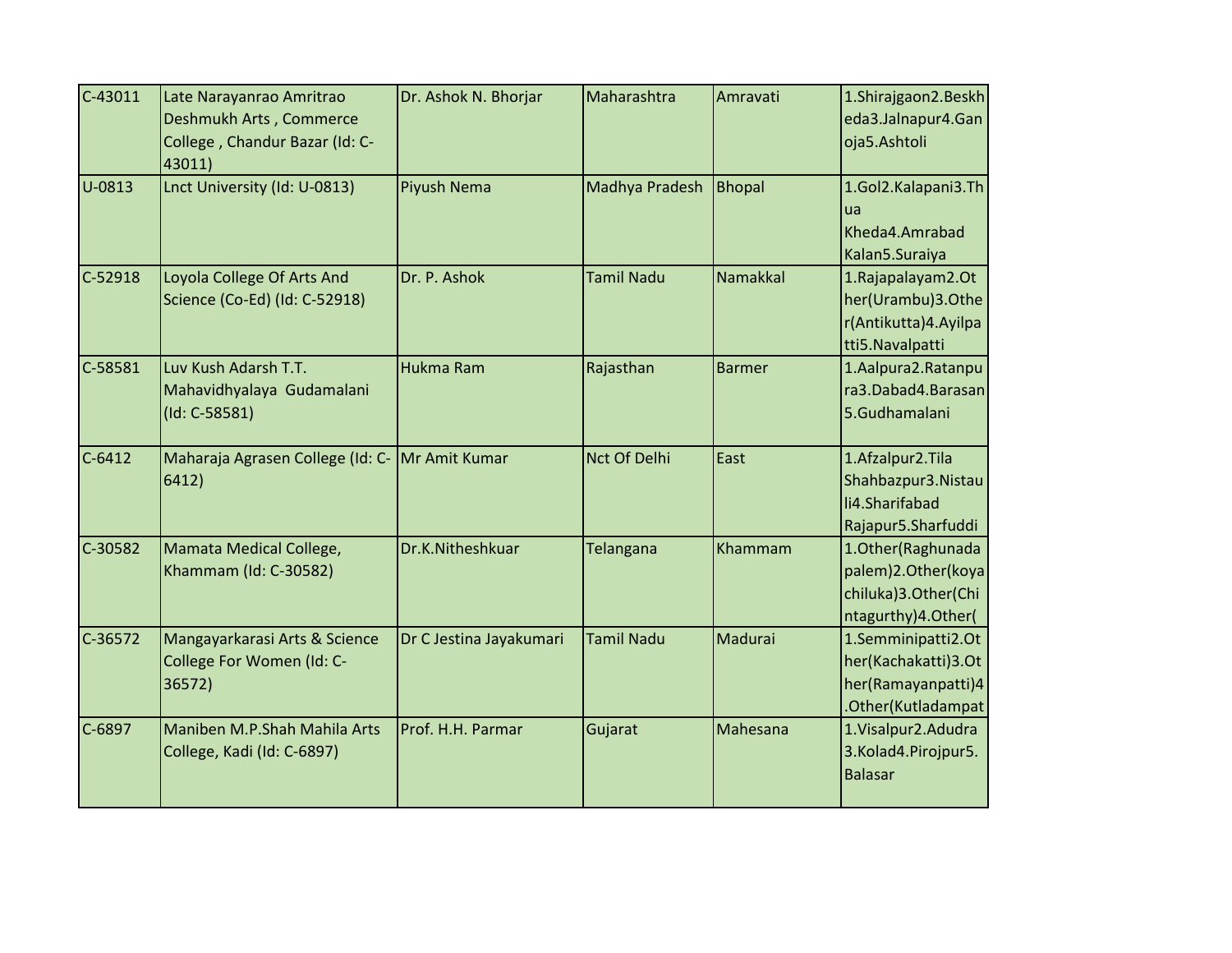| C-43767   | Mar Ivanios College,                                                 | Fr. Vincy Varghese    | <b>Kerala</b>        |            | Thiruvananthapur 1. Other (Pattom) 2. O |
|-----------|----------------------------------------------------------------------|-----------------------|----------------------|------------|-----------------------------------------|
|           | Thiruvananthapuram (Id: C-                                           |                       |                      |            | ther(Ulloor)3.Other                     |
|           | 43767)                                                               |                       |                      |            | (Kudappanakkunnu)                       |
|           |                                                                      |                       |                      |            | 4.Other(Peroorkada                      |
| $C-7944$  | Maruthi College Of Physical                                          | Dr. A. Needhiraja     | <b>Tamil Nadu</b>    | Coimbatore | 1.Chikkarampalaya                       |
|           | Education (Id: C-7944)                                               |                       |                      |            | m                                       |
|           |                                                                      |                       |                      |            | 2. Chickadasampala                      |
|           |                                                                      |                       |                      |            | yam                                     |
| C-28491   | Matu Ram Institute Of                                                | Mr Yogender Rathee    | Haryana              | Rohtak     | 1.Ritauli(107)2.Mor                     |
|           | Engineering & Management (Id:                                        |                       |                      |            | kheri(48)3.Kharkhra                     |
|           | $C-28491$                                                            |                       |                      |            | (104) 4. Kabulpur (10                   |
|           |                                                                      |                       |                      |            | 8) 5. Busana (129)                      |
| $C-6266$  | Mckv Institute Of Engineering                                        | Dr. Brojendranath Dey | <b>West Bengal</b>   | Haora      | 1.Jamalpur2.Halara                      |
|           | 116 (Id: C-6266)                                                     |                       |                      |            | 3. Betragar 4. Krishna                  |
|           |                                                                      |                       |                      |            | chandrapur5.Jamal                       |
|           |                                                                      |                       |                      |            | pur Chak                                |
| $C-61944$ | Meerut Institute Of Technology                                       | Mr. Sachin Kumar      | <b>Uttar Pradesh</b> | Meerut     | 1.Chandsara2.Kalya                      |
|           | (Professional Courses)                                               |                       |                      |            | n Pur3.Rasulpur                         |
|           |                                                                      |                       |                      |            | Marhi4.Atrara5.Jan                      |
|           |                                                                      |                       |                      |            | gethi6.Siwal Khas                       |
| S-10870   | New Satara Shikshan Sankul New Mr.Dindure Satish Bhaylin Maharashtra |                       |                      | Solapur    | 1. Tisangi 2. Wakhari                   |
|           | Satara College Of Engineering &                                      |                       |                      |            | 3.Umbargaon4.Son                        |
|           | Management Pandharpur (Id: S-                                        |                       |                      |            | ke5.Bohali                              |
|           | 10870)                                                               |                       |                      |            |                                         |
| $C-8490$  | North Lakhimpur College P.O.                                         | Dr. Bornali Borah     | Assam                | Lakhimpur  | 1.Santipur2.Ujani                       |
|           | Lakhimpur-787001 (Id: C-8490)                                        |                       |                      |            | Khamti3.Bakal4.Ban                      |
|           |                                                                      |                       |                      |            | tow                                     |
|           |                                                                      |                       |                      |            | Bangali5.Pratapgarh                     |
| $C-43546$ | Patamada College Jalla (Id: C-                                       | Mr. Bishwanath Mahato | Jharkhand            |            | Purbi Singhbhum 1.Jalla2.Pathardih3.    |
|           | 43546)                                                               |                       |                      |            | Bamani4.Lawa5.Go                        |
|           |                                                                      |                       |                      |            | barghusi                                |
|           |                                                                      |                       |                      |            |                                         |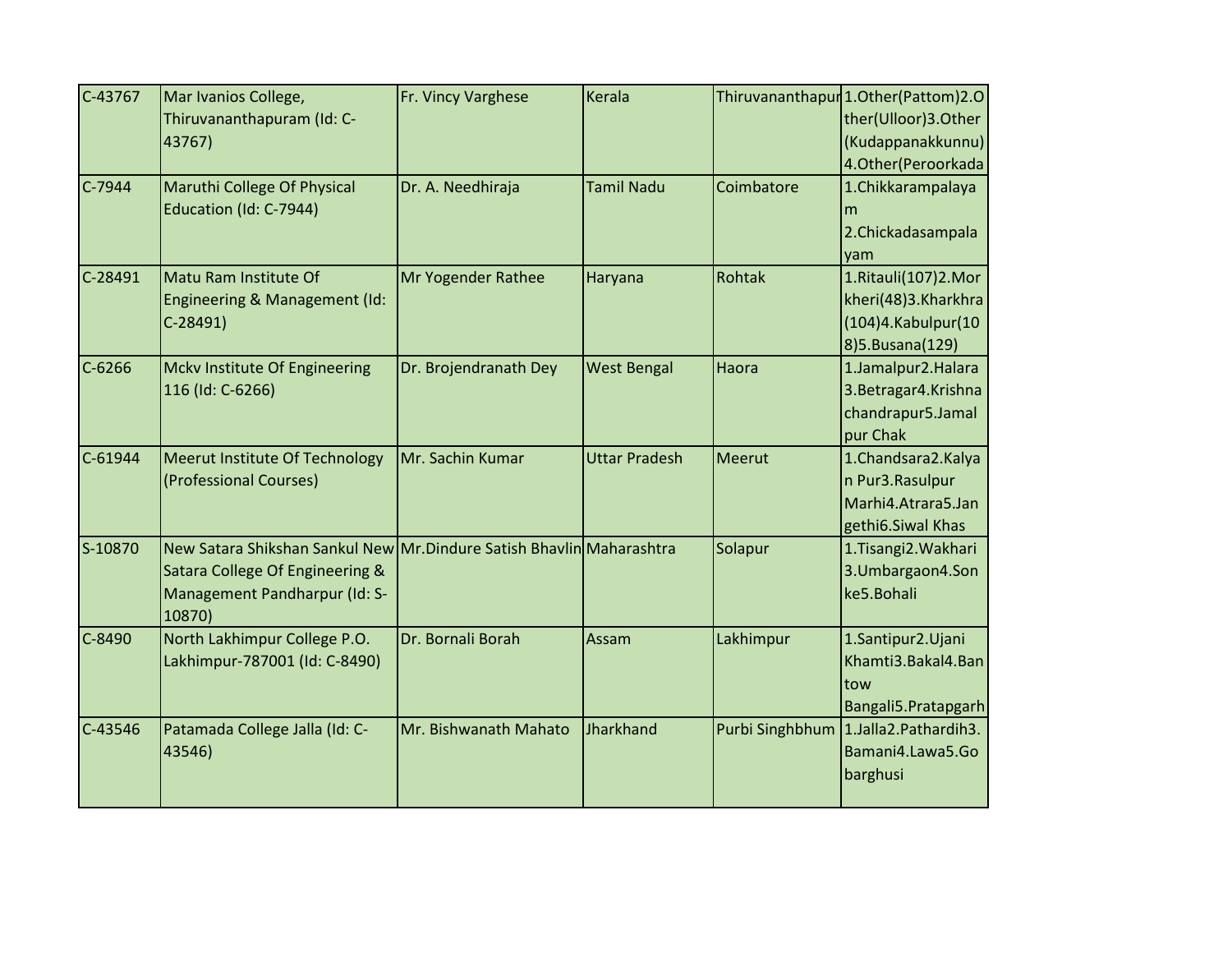| $C-11622$ | Pavanatma College,                | Dr. B. Sindhu                           | <b>Kerala</b>         | Idukki             | 1.Mannamkandam2       |
|-----------|-----------------------------------|-----------------------------------------|-----------------------|--------------------|-----------------------|
|           | Murrickacherry - 685 604 (Id: C-  |                                         |                       |                    | .Parathodu3.Vathik    |
|           | 11622)                            |                                         |                       |                    | udy4.Upputhode5.K     |
|           |                                   |                                         |                       |                    | onnathady             |
| C-26932   | Prabhat Institute Of Pharmacy,    | S Chand Basha                           | Andhra Pradesh        | Kurnool            | 1.Kothapalle2.Kaka    |
|           | Kurnool (Id: C-26932)             |                                         |                       |                    | nur3.Bayyapu          |
|           |                                   |                                         |                       |                    | Kodur4.Somyajulap     |
|           |                                   |                                         |                       |                    | alle5.Kadamalakalv    |
| $C-61983$ | Rajkiya Engineering College       | Dr. Harishchandra Upadhy Uttar Pradesh  |                       | Sonbhadra          | 1.Musahee2.Kura3.     |
|           | Sonbhadra, Up                     |                                         |                       |                    | Raunp4.Churk5.Kol     |
|           |                                   |                                         |                       |                    | <b>I</b> hua          |
| C-41166   | Rani Anna Government College      | Dr.A.Theeba                             | <b>Tamil Nadu</b>     | <b>Tirunelveli</b> | 1.Vallankottai2.Tulu  |
|           | For Women, Tirunelveli - 627      |                                         |                       |                    | kkarkulam3.Pudur4.    |
|           | 008 (Id: C-41166)                 |                                         |                       |                    | Subramanyapuram       |
|           |                                   |                                         |                       |                    | 5.Vellalankulam       |
| $C-18142$ | Rise Prakasam Group Of            | K.S.J.Prakash                           | Andhra Pradesh        | Prakasam           | 1.Chimakurthi2.Kot    |
|           | Institutions (Integrated Campus), |                                         |                       |                    | <b>I</b> ha           |
|           | Off Nh-5, Valluru, Ongole-        |                                         |                       |                    | Patnam3.Karumanc      |
|           | 523272(Cc-8A) (Id: C-18142)       |                                         |                       |                    | hi4.Nidamanur5.Ch     |
| $C-24401$ | Principal Satya Degree PG         | Meesala Satyaveni                       | <b>Andhra Pradesh</b> | Vizianagaram       | 1.Kondagumpam2.       |
|           | College (Id: C-24401)             |                                         |                       |                    | Bondapalle3. Neliva   |
|           |                                   |                                         |                       |                    | da4.Gujjangivalasa5   |
|           |                                   |                                         |                       |                    | .Garikavalasa         |
| $C-29720$ | S.D. Bansal College Of Engg.,     | Dr. Ankush Verma                        | Madhya Pradesh        | Indore             | 1.Rajpura2.Nandga     |
|           | Indore (Id: C-29720)              |                                         |                       |                    | on3. Umariya 4. Bajra |
|           |                                   |                                         |                       |                    | ngpura5.Badgaon       |
| C-29658   | S.D. Bansal College Of            | Dr. Preeti Singh Chouhan Madhya Pradesh |                       | Indore             | 1. Nawada 2. Borkhe   |
|           | Technology, Umariya, A.B.Road,    |                                         |                       |                    | di3.Pigdambar4.Pan    |
|           | Indore (Id: C-29658)              |                                         |                       |                    | da5.Harsola           |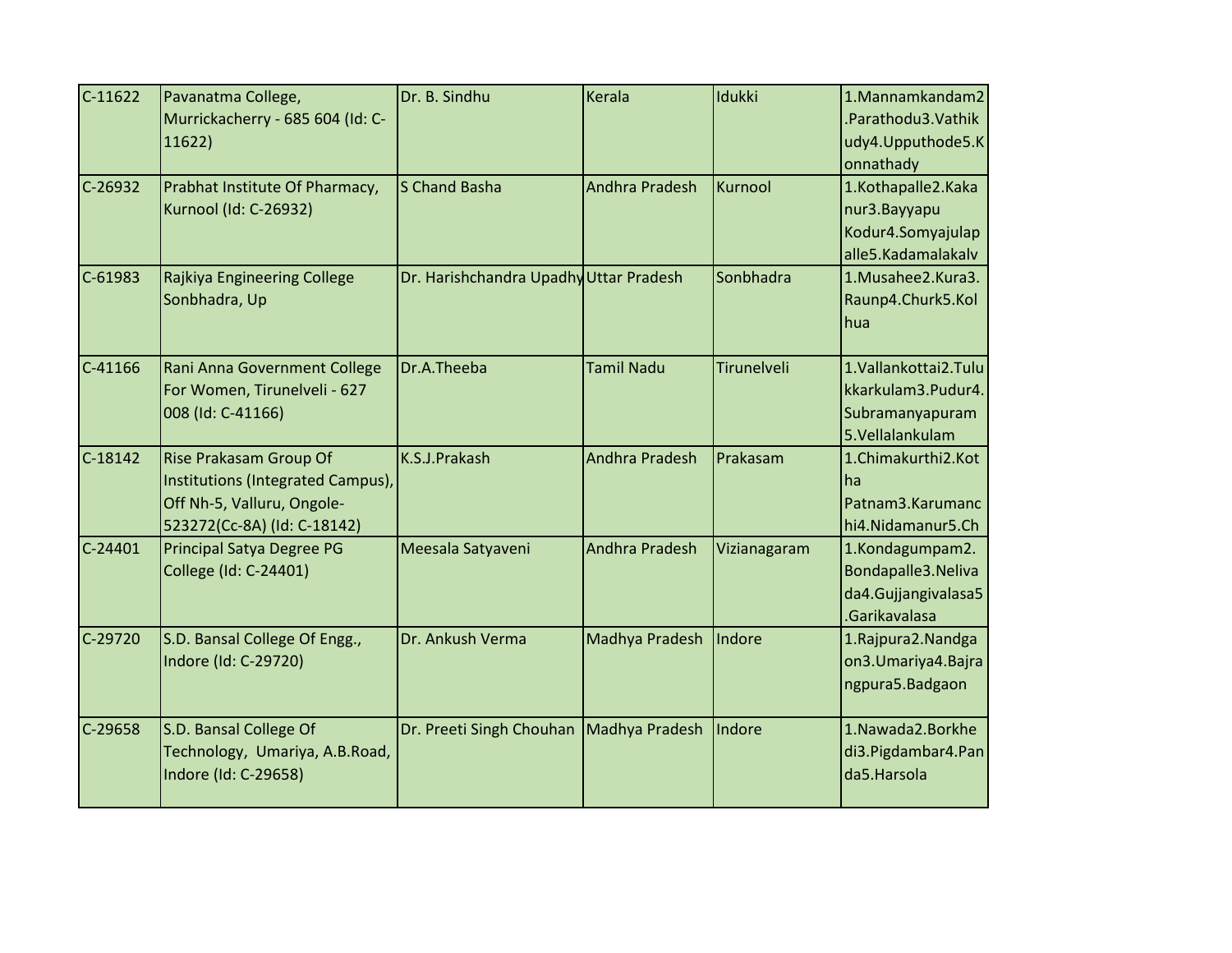| $C-25183$  | S.S. College Of<br>Engineering, Udaipur (Id: C-<br>25183)                           | Dr. Soniya Santwani    | Rajasthan            | Udaipur           | 1.Dedkiya2.Kharwa<br>3.Chansda4.Mamad<br>eo5.Dakan Kotra                           |
|------------|-------------------------------------------------------------------------------------|------------------------|----------------------|-------------------|------------------------------------------------------------------------------------|
| $C-1277$   | <b>ST Joseph Engineering College</b><br>$(Id: C-1277)$                              | Dr Ramananda H S       | Karnataka            |                   | Dakshina Kannada 1.Nada 2.Mallur 3.M<br>oodumarnadu4.Pad<br>umarnadu5.Ervuail<br>u |
| $C-37023$  | Salem College Of Engineering<br>And Technology (Id: C-37023)                        | G Iyappan              | Tamil Nadu           | Salem             | 1.Kurichi2.Panaima<br>dal 3.Sekkadipatti<br>4. Chandrapillaivalas<br>ai5.Belur     |
| C-19941    | Sana Engineering College (Id: C-<br>19941)                                          | R. Md. Masthan Shareef | Telangana            | Suryapet          | 1.Other(YERRAVAR<br>AM)2.Other(CHIMI<br>RYALA)3.Other(GO<br>NDRIYALA)4.Other(      |
| U-0986     | Sarala Birla University Id(U-0986) Dr. Sandeep Kumar                                |                        | Jharkhand            | Ranchi            | 1.Ara2.Mahilong3.B<br>aram4.Jaratoli5.Kar<br>kata                                  |
| C-47313    | Sardar Ballabh Bhai Patel Degree Dr.K.S.Rathour<br>College, Bholipura (Id: C-47313) |                        | <b>Uttar Pradesh</b> | <b>Bareilly</b>   | 1. Makrandpur<br>Pitam<br>Rai2.Sagalpur3.Pach<br>deora                             |
| $C - 6416$ | Satyawati College (Id: C-6416)                                                      | Dr. Neelu Anita Tigga  | <b>Nct Of Delhi</b>  | <b>North West</b> | 1.Kasan<br>(57)2.Khubru<br>(130)3. Pipli Khera<br>(5)4.Rajlu                       |
| $C-28454$  | Shree Ganapati Institute Of<br>Educaiton & Technology (Id: C-<br>28454)             | Suman Yadav            | Haryana              | Mahendragarh      | 1.Lehroda(119)2.Dh<br>arsoon(135)3.Nawa<br>Nagar(132)4.Kutbap                      |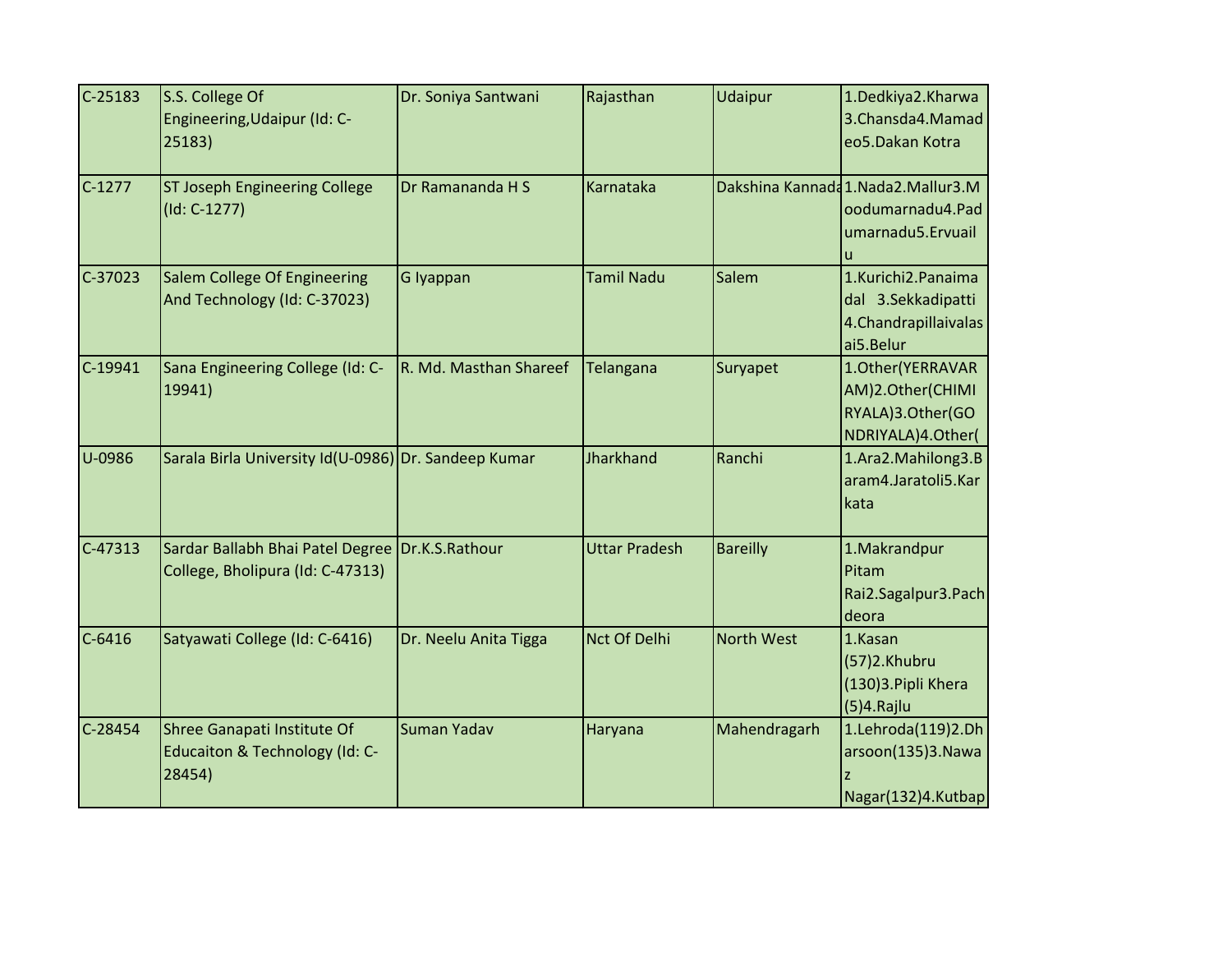| $C-28316$ | Shri Ram College Of Engineering              | Dr. Surinder Kumar                     | Haryana        | Palwal          | 1.Rundhi(139)2.Mit     |
|-----------|----------------------------------------------|----------------------------------------|----------------|-----------------|------------------------|
|           | & Management (Id: C-28316)                   |                                        |                |                 | nol (84)3. Bamani      |
|           |                                              |                                        |                |                 | Khera                  |
|           |                                              |                                        |                |                 | (155)4.Deeghot(135     |
| $C-402$   | Shri Sarvajanik Pharmacy                     | Ms. Usha K Patel                       | Gujarat        | Mahesana        | 1.Other(Panchot)2.     |
|           | College, Mehsana 245 (Id: C-                 |                                        |                |                 | Other(Dela)3.Other     |
|           | 402)                                         |                                        |                |                 | (Palavasna) 4. Other(  |
|           |                                              |                                        |                |                 | Kharwada)5.Other(      |
| $C-8695$  | Shri. Valabellary                            | <b>Anand K Purohit</b>                 | Karnataka      | Raichur         | 1.Roudkunda2.Sind      |
|           | Channabasaveshwar Educational                |                                        |                |                 | hnur 3. Hosshalli      |
|           | Trust, Duddupudi Degree College              |                                        |                |                 | (Ej)4.Giniwar5.Othe    |
|           | For Women, Sindhanoor-584                    |                                        |                |                 | r(hosallicamp)         |
| C-54206   | Sree Lakshmi Narashimha                      | S.Kamalasujatha                        | Andhra Pradesh | Kurnool         | 1.Nagaladinne2.Hal     |
|           | <b>Educational Development</b>               |                                        |                |                 | aharvi3.Mugathi4.G     |
|           | Society (Id: C-54206)                        |                                        |                |                 | urujala5.Gudikal       |
| $C-44172$ | Smt. P.N. Doshi Women'S                      | Dr. Vinod Zalte                        | Maharashtra    | Mumbai          | 1.Ane2.Dahivali3.Ro    |
|           | College Of Arts, Kum. U.R. Shah              |                                        |                |                 | n4.Adivali5.Apati      |
|           | Women'S College Of Commerce                  |                                        |                |                 | <b>Tarf Barhe</b>      |
|           | & Dr. Smt. Nanavati Bhanuben                 |                                        |                |                 |                        |
| C-35810   | <b>Srimad Andavan Arts &amp; Science</b>     | Dr. P. Prakash And Dr. J. A Tamil Nadu |                | Tiruchirappalli | 1.Angarai2.Appadur     |
|           | College, Thiruvanaikoil,                     |                                        |                |                 | ai3.Esanakorai4.Tha    |
|           | Tiruchirappalli - 620 005. (Id: C-<br>35810) |                                        |                |                 | lakudi (CT)5.Valadi    |
| C-21564   | Srr Govt. Degree College,                    | <b>Bhuvanala Suresh Kumar</b>          | Telangana      | Karimnagar      | 1.Other(Aurepalli)2.   |
|           | Karimnagar (Id: C-21564)                     |                                        |                |                 | Other(Nagunooru)3      |
|           |                                              |                                        |                |                 | .Other(Guddelugula     |
|           |                                              |                                        |                |                 | palli)4.Other(Velich   |
| S-14532   | Ss Polytechnic College, Jhamar               | Mr. Chhagan Lal Kharol                 | Rajasthan      | Udaipur         | 1.Deoda2.Lalpura3.     |
|           | Kotda Road, Umarda, Udaipur                  |                                        |                |                 | Utharda4.Sameta5.      |
|           | $(Id: S-14532)$                              |                                        |                |                 | <b>Bhalon Ka Gurha</b> |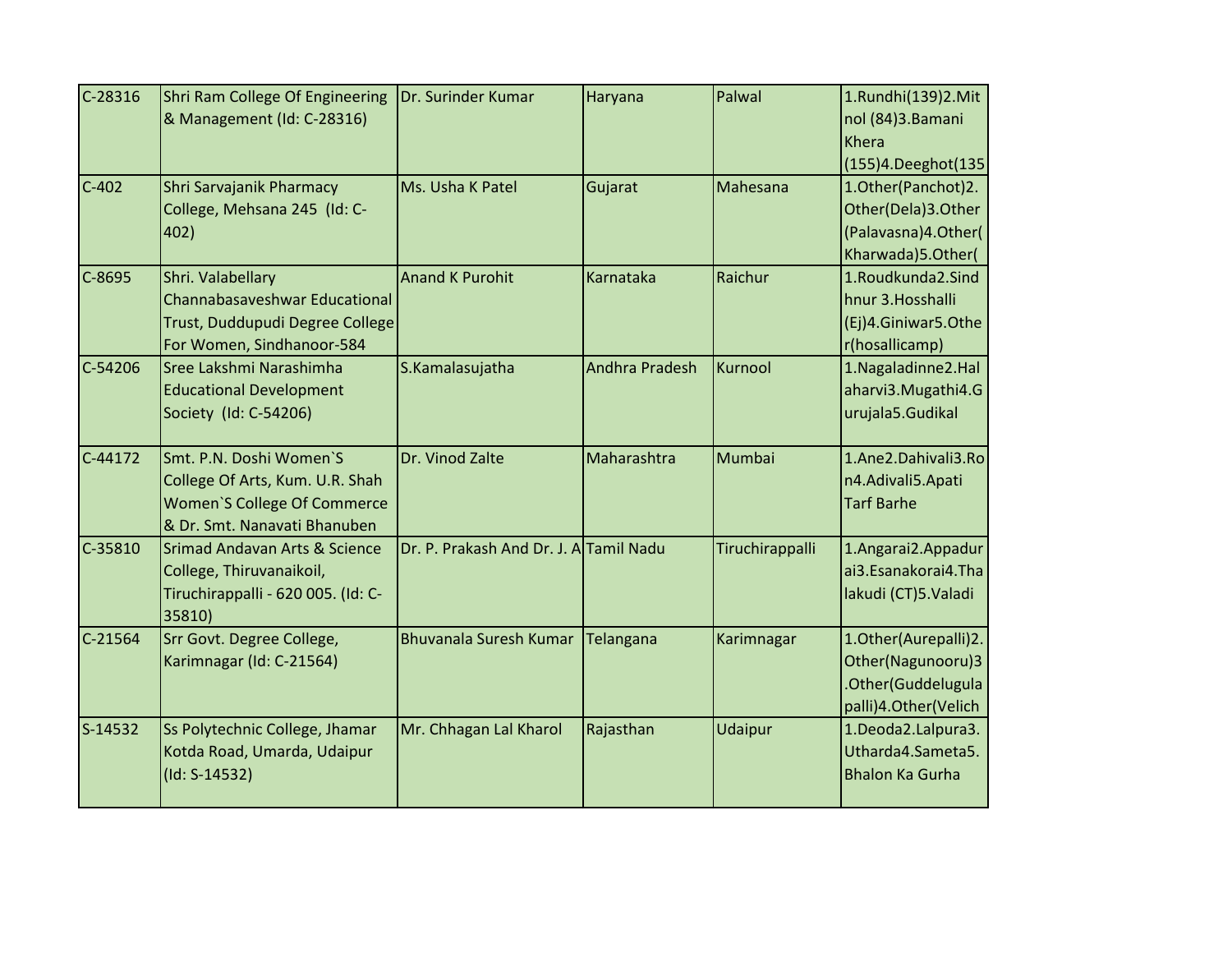| $C-16288$ | St. Claret College, Ziro (Id: C-<br>16288)                                          | Mr. Dani Lalyang                    | Arunachal Pradesh Lower Subansiri |                         | 1.0ther(Kalung)2.0<br>ther(Hija)3.Tajang4.<br>Reru - I5. Hari - I                     |
|-----------|-------------------------------------------------------------------------------------|-------------------------------------|-----------------------------------|-------------------------|---------------------------------------------------------------------------------------|
| $C-16330$ | St. Edmund'S College (Id: C-<br>16330)                                              | larisa Anette R. Dorphang Meghalaya |                                   | <b>East Khasi Hills</b> | 1.Syllai-U-<br>Lor2.Kyndong<br>Nongkyntir3. Mawth<br>awtieng4.Mawsawa                 |
| $C-41141$ | St.Jude'S College, Thoothoor -<br>629 176, Kanyakumari Dist (Id: C-<br>41141)       | Mr.K.Soosai Arul                    | Tamil Nadu                        | Kanniyakumari           | 1.Other(Stjudescolo<br>ny)2.Other(Vayakall<br>oor)3.Other(Erayu<br>manthurai)4.Other( |
| C-29258   | Swami Permanand<br>Mahavidyalaya, Mukerian (Id: C-<br>29258)                        | Dr Sameer Mahajan                   | Punjab                            | Hoshiarpur              | 1.Bishanpur<br>(235)2.Jalalpur<br>(529)3.Hardo<br>Neknama                             |
| $C-47913$ | <b>United College Of Engineering</b><br>And Research, Allahabad (Id: C-<br>47913)   | Dr. Venktesh Mishra                 | <b>Uttar Pradesh</b>              | Allahabad               | 1.Kachar<br>Panasa2. Manaiya<br>Kachar3.Karchana4.<br>Mungari5.Mavaiya                |
| C-58658   | V.V.Sangha S.K.B.Ed College<br>Talikoti (Id: C-58658)                               | Y.H.Angadageri                      | <b>Karnataka</b>                  | <b>Bijapur</b>          | 1. Minajagi 2. Balagan<br>ur3.Hirur4.Tamada<br>ddi5.Mukihal                           |
| $C-16570$ | Agni College Of Technology<br>Chennai (Id: C-16570)                                 | Dr. N. Kamalakannan                 | Tamil Nadu                        | Chennai                 | 1.Ponmar2.Sonallur<br>3.Ottiambakkam4.K<br>olathur5.Chitalapak<br>kam                 |
| $C-10222$ | Vinayaka Mission'S Kirupananda<br>Variyar Arts And Science College<br>(Id: C-10222) | Mrs. N. Kasthuri                    | Tamil Nadu                        | Salem                   | 1.Kachchippalli2.Eg<br>apuram3.Samudra<br>m4.Kadayampatti<br>5.Olakkachinnanur        |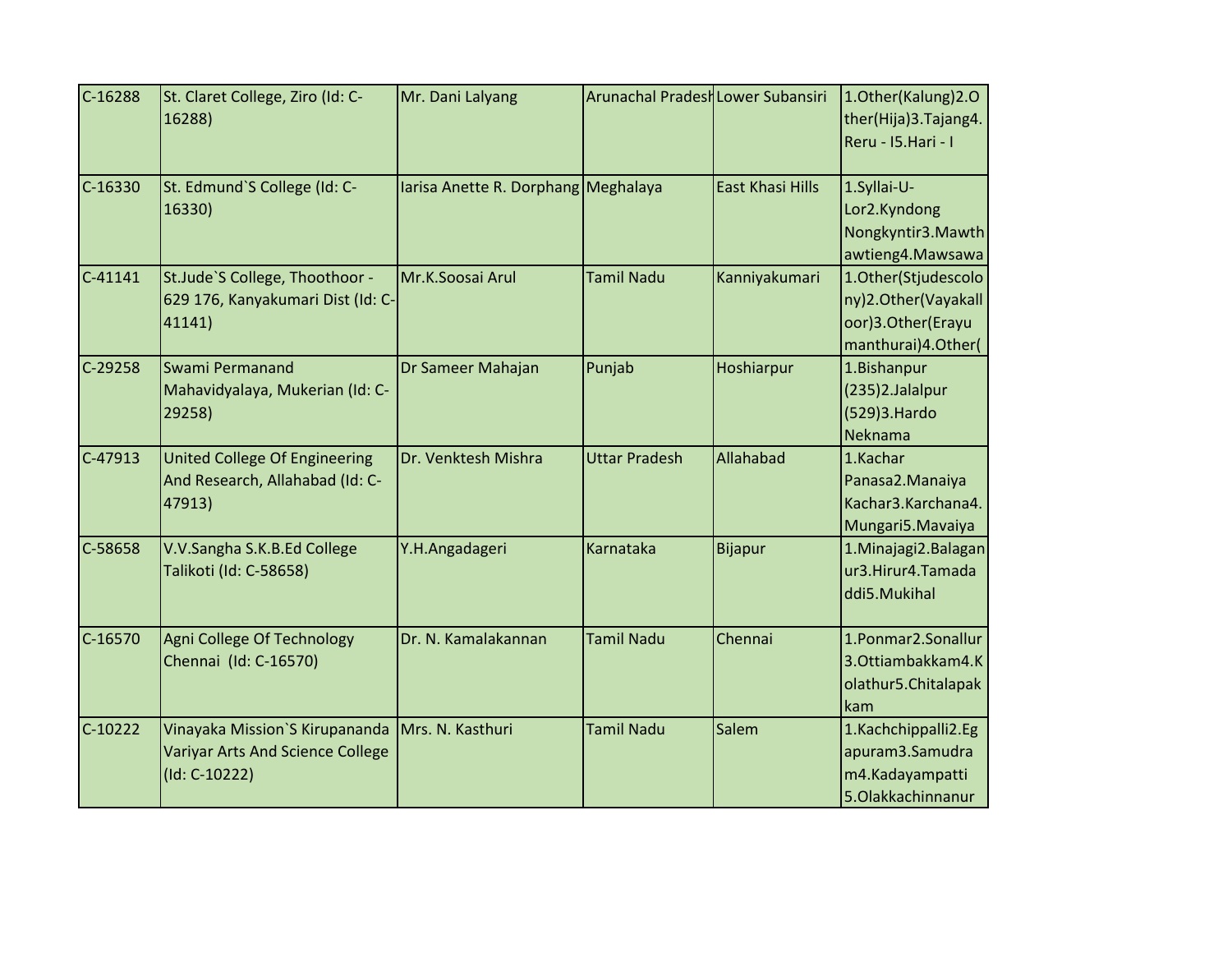| C-51856   | Vivakananadha Arts And Science      | Mr.J.Mohan                                         | <b>Tamil Nadu</b>    | Salem                | 1.Virachchipalayam                   |
|-----------|-------------------------------------|----------------------------------------------------|----------------------|----------------------|--------------------------------------|
|           | College For Women, Sankari (Id:     |                                                    |                      |                      | 2.Other(Mangarang                    |
|           | $C-51856$                           |                                                    |                      |                      | anpalayam)3.Other(                   |
|           |                                     |                                                    |                      |                      | Pachampalayam)4.                     |
| U-0948    | World University Of Design,         | Asst. Prof. Kunal Dahiya                           | Haryana              | Sonipat              | 1.Asawarpur                          |
|           | Sonipat                             |                                                    |                      |                      | (71)2.Aurangabad                     |
|           |                                     |                                                    |                      |                      | (38)3.Khewara                        |
|           |                                     |                                                    |                      |                      | (72)4.Jakhauli                       |
|           |                                     | 17th List of Selected UBA PIs (29) Date March 2022 |                      |                      |                                      |
|           | <b>AISHE Codd Name of Institute</b> | Name of UBA Coordinato State Name                  |                      | <b>District Name</b> | Name of the                          |
|           |                                     |                                                    |                      |                      | villages                             |
| $C-21404$ | <b>Abdul Ahad Azad Memorial</b>     | Syed Mahreen Andrabi                               | Jammu &              | Srinagar             | 1.Other(Batamaloo)                   |
|           | Degree College Bemina (Id: C-       |                                                    | Kashmir              |                      | 2. Other (Qamarwari                  |
|           | 21404)                              |                                                    |                      |                      | )3.Other(chanmoha                    |
|           |                                     |                                                    |                      |                      | llahchattabal)4.Oth                  |
| C-26786   | Anna University Of Technology       | Dr.J.Thivya                                        | <b>Tamil Nadu</b>    | <b>Dindigul</b>      | 1. Pudupatti 2. Kamac                |
|           | Madurai, Dindigul Campus (Id: C-    |                                                    |                      |                      | hipuram3.Mangarai                    |
|           | 26786)                              |                                                    |                      |                      | 4. Pannaipatti 5. Tett               |
|           |                                     |                                                    |                      |                      | upatti                               |
| C-19538   | Anurag Engineering College (Id:     | Venkateswara Rao                                   | Telangana            | Suryapet             | 1.Other(ANANTHAG                     |
|           | $C-19538$                           | Harimasa                                           |                      |                      | IRI)2.Other(OLDGOL                   |
|           |                                     |                                                    |                      |                      | THANDA)3.Other(N                     |
|           |                                     |                                                    |                      |                      | EWGOLTHANDA)4.                       |
| C-53833   | <b>Baba Hardev Singh Kanya</b>      | <b>Indra Mohini</b>                                | <b>Uttar Pradesh</b> | Jyotiba Phule        | 1.Shahpur                            |
|           | Mahavidyalaya (Id: C-53833)         |                                                    |                      | <b>Nagar</b>         | Rajhera2.Kapsuaa3.                   |
|           |                                     |                                                    |                      |                      | Other(AALAMNAGA                      |
|           |                                     |                                                    |                      |                      | R)4.Firojpur                         |
| C-47319   | Basamatti Devi Sankatha Prasad      | Janardan Singh                                     | <b>Uttar Pradesh</b> | Varanasi             | 1.Khochwa2.Rupap                     |
|           | Mahila Mahavidyalaya Varanasi       |                                                    |                      |                      | ur3.Pure4.Chitarsen<br>pur5.Lachapur |
|           | $(Id: C-47319)$                     |                                                    |                      |                      |                                      |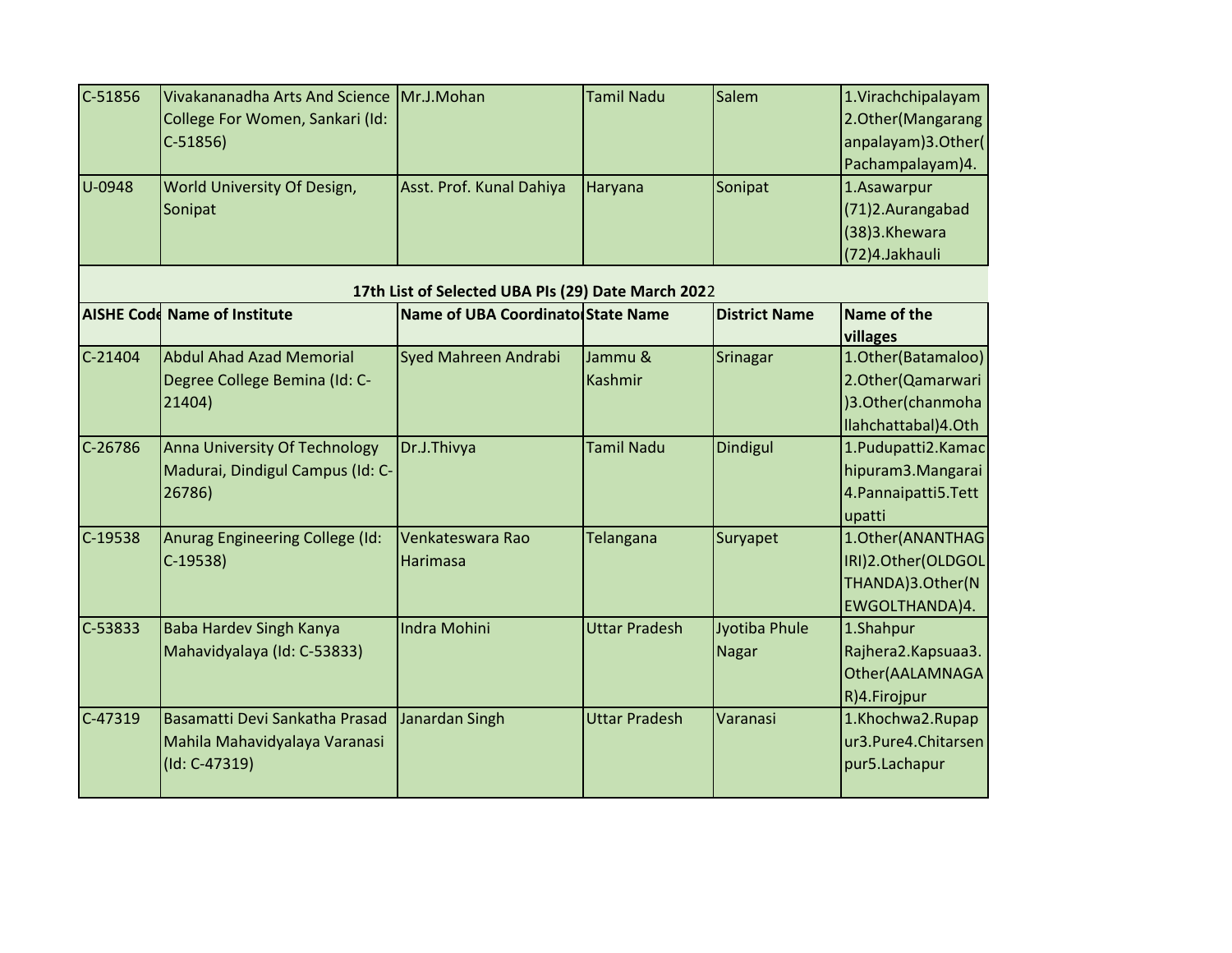| U-0862    | Dr. A.P.J. Abdul Kalam University Dr. Manoj Parmar<br>(Id: U-0862)                              |                            | Madhya Pradesh   Indore |                        | 1.Gari Pipalya2.Biju<br>Khedi3.Dhabli4.Hat<br>uniya5.Brahman<br>Khedi      |
|-----------|-------------------------------------------------------------------------------------------------|----------------------------|-------------------------|------------------------|----------------------------------------------------------------------------|
| $C-65110$ | <b>Gniot Institute Of Professional</b><br>Studies, Gautam Buddha Nagar,<br><b>Uttar Pradesh</b> | Piyush Kumar               | <b>Uttar Pradesh</b>    | Gautam Buddha<br>Nagar | 1.Imalyaka2.Bagpur<br>3. Pipal Ka<br>Surajpur4.Salempur<br>Gurjar5.Samspur |
| S-17272   | Government<br>Polytechnic, Raghopur (Supaul)                                                    | Rajeev Kumar               | <b>Bihar</b>            | Supaul                 | 1. Mansapur 2. Karjai<br>n3.Jagdispur4.Harir<br>aha5.Padampur              |
| C-11538   | Govt. College Dharmashala, Distt Dr Vinod Sharma<br>Kangra (Id: C-11538)                        |                            | Himachal<br>Pradesh     | Kangra                 | 1.Andrar<br>(504) 2. Badwal<br>(304)3.Chhatair<br>(495)4. Narwana          |
| $C-15597$ | Govt.Polytechnic, Khairagarh (Id: Seema Dilliwar<br>$C-15597$                                   |                            | Chhattisgarh            | Rajnandgaon            | 1.Kanchri2.Dapka3.<br>Akrajan4.Gadadih5.<br>Hirawahi                       |
| C-22379   | <b>Gyanoday Education College,</b><br>Janjgir (Id: C-22379)                                     | Mr. Amit Kumar<br>Upadhyay | Chhattisgarh            | Janjgir - Champa       | 1. Banari 2. Hathitikra<br>3. Parsada 4. Tilai 5. Ka<br>pan                |
| $C-33523$ | K P B Hinduja College Of<br>Commerce 315 New Charni Road<br>Mumbai 400 004 (Id: C-33523)        | Dr. Minu Madlani           | Maharashtra             | Mumbai                 | 1. Wadoli 2. Pimprun<br>3.Dabhose4.Talasari<br>5.Bordi                     |
| $C-16599$ | Karpaga Vinayaga College Of<br><b>Engineering And Technology (Id:</b><br>$C-16599$              | Dr V M Gobinath            | <b>Tamil Nadu</b>       | Kancheepuram           | 1.Peruveli<br>2.Kolathur<br>RF3.Other(Piyamba<br>di)4.Other(Nallamur       |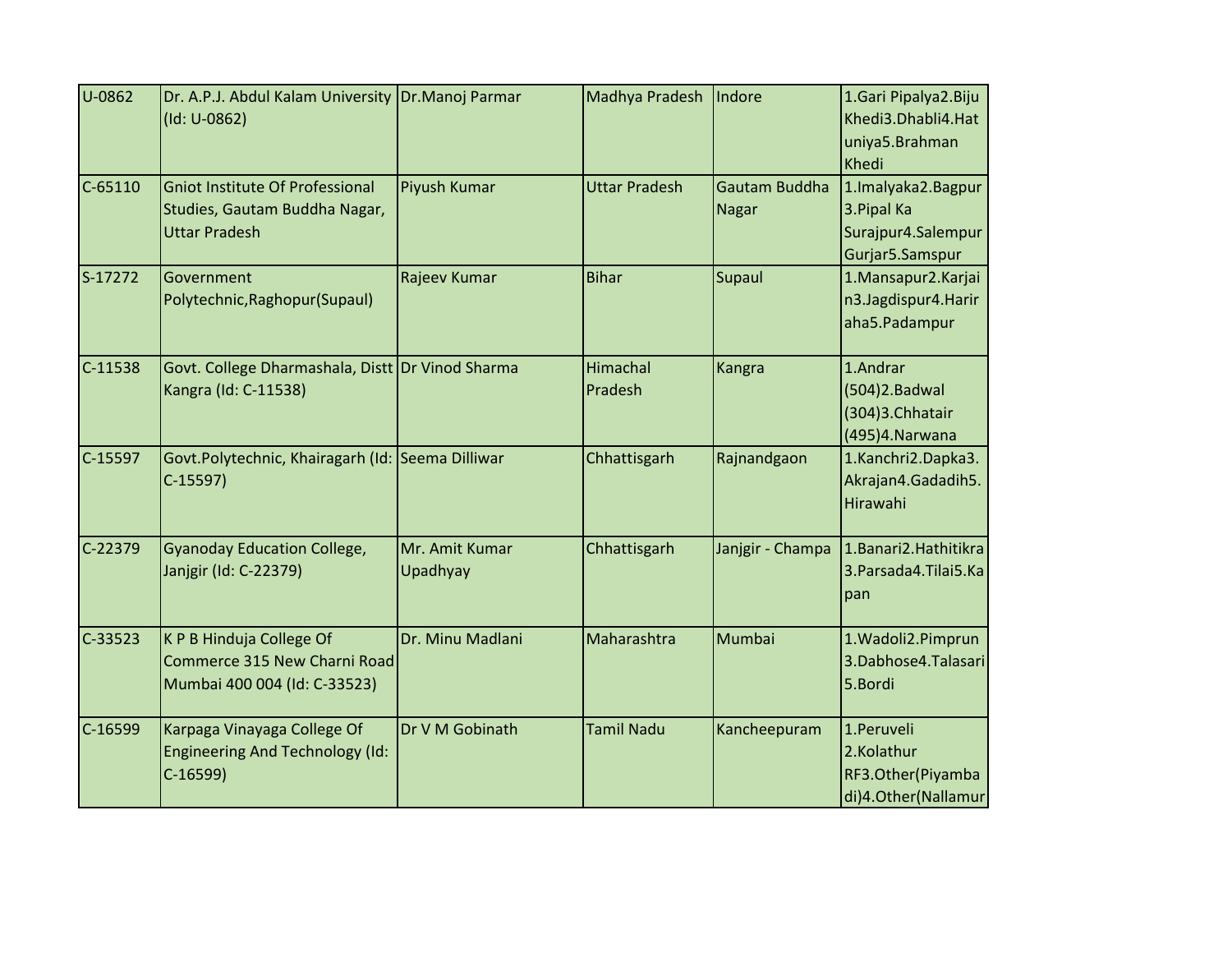| C-48317   | Keshari Shikshan Samiti, Khokhra Swati Kashyap<br>Janjgir (Id: C-48317)                                                                           |                         | Chhattisgarh         | Janjgir - Champa                           | 1.Ghutiya2.Pendri3.<br>Amartal4.Kutra5.Su<br>kli                                                          |
|-----------|---------------------------------------------------------------------------------------------------------------------------------------------------|-------------------------|----------------------|--------------------------------------------|-----------------------------------------------------------------------------------------------------------|
| C-36578   | Lady Doak College (Id: C-36578)                                                                                                                   | Ms. M.Lakshmi           | <b>Tamil Nadu</b>    | Madurai                                    | 1.Malaipatti2.Velich<br>inatham3.Poolamp<br>atti4.Meenakshipur<br>am5.Chinnapatti                         |
| C-35879   | <b>Mother Terasa College Of Arts</b><br>And Science, Mettusalai,<br>Veerapatti Village, Illupur Post,<br>Pudukkottai - 622 102. (Id: C-<br>35879) | S.Palanisamy            | <b>Tamil Nadu</b>    | Pudukkottai                                | 1.Other(Seegampat<br>ty)2.Other(Thalamp<br>atty)3.Other(Vanna<br>rapatty)4.Other(Pu<br>dhupatty)5.Other(A |
| $C-59891$ | Namdapha Degree College(Id: C-P C Tiwari<br>59891)                                                                                                |                         | Arunachal<br>Pradesh | Changlang                                  | 1.0 <sub>Id</sub><br>Plone2.Nayang3.Na<br>mphai Bazar Bl.I &<br>II4.Mia                                   |
| $C-55351$ | Nehru College Of Nursing (Id: C-<br>55351)                                                                                                        | Dr. Binu Babu           | <b>Kerala</b>        | Palakkad                                   | 1. Vaniyam kulam-<br>12. Vaniyamkulam - II<br>(CT)3.Ongallur -I<br>(CT)4.Ongallur-II                      |
| $C-13655$ | Rajdeep Mahila Mahavidyalaya,<br>Kailhat, Mirzapur (Id: C-13655)                                                                                  | Anjani Kumar Srivastava | <b>Uttar Pradesh</b> | Mirzapur                                   | 1.Raipuri2.Jalalpur<br>Maidan3.Jalalpur<br>Mafi4.Bharehata5.B<br>ela                                      |
| $C-62372$ | S A College Of Arts And Science,<br><b>Tamil Nadu</b>                                                                                             | Srinivasan R            | <b>Tamil Nadu</b>    | <b>Thiruvallur</b>                         | 1.Kannapalayam<br>(CT)2.Other(Banave<br>du)3.Other(Arunach<br>alanagar)4.Other(m                          |
| $C-27981$ | S.N. College Banga (Id: C-27981)                                                                                                                  | Dr. Sunidhi Miglani     | Punjab               | <b>Shahid Bhagat</b><br><b>Singh Nagar</b> | 1.Khatkar Kalan<br>(103) 2. Bains<br>$(111)$ 3. Naura<br>(105)4.Khamachon                                 |